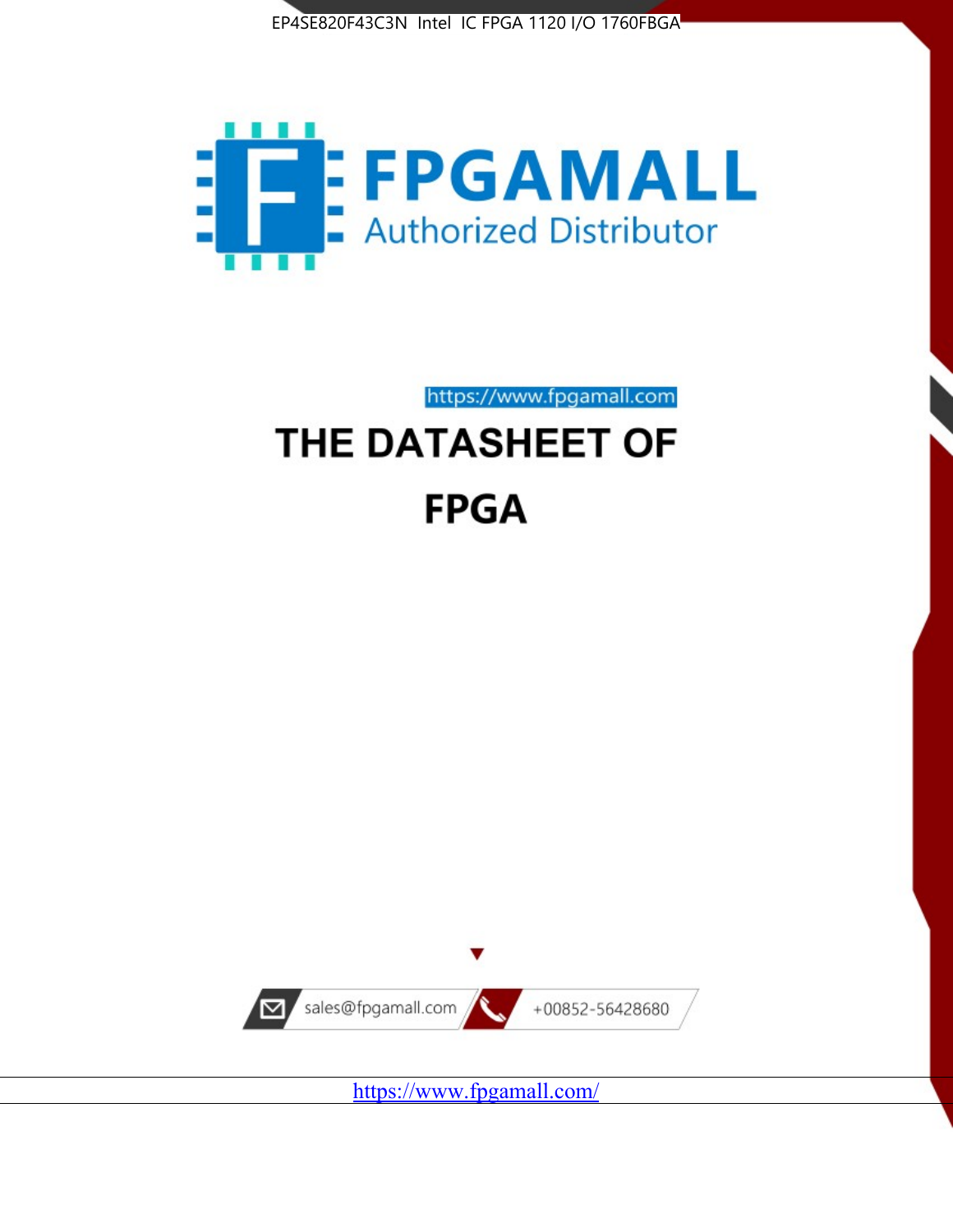EP4SE820F43C3N Intel IC FPGA 1120 I/O 1760FBGA



# **1. Overview for the Stratix IV Device Family**

**SIV51001-3.5**

Altera® Stratix® IV FPGAs deliver a breakthrough level of system bandwidth and power efficiency for high-end applications, allowing you to innovate without compromise. Stratix IV FPGAs are based on the Taiwan Semiconductor Manufacturing Company (TSMC) 40-nm process technology and surpass all other high-end FPGAs, with the highest logic density, most transceivers, and lowest power requirements.

The Stratix IV device family contains three optimized variants to meet different application requirements:

- Stratix IV E (Enhanced) FPGAs—up to 813,050 logic elements (LEs), 33,294 kilobits (Kb) RAM, and 1,288 18 x 18 bit multipliers
- Stratix IV GX transceiver FPGAs—up to 531,200 LEs, 27,376 Kb RAM, 1,288 18 x 18-bit multipliers, and 48 full-duplex clock data recovery (CDR)-based transceivers at up to 8.5 Gbps
- Stratix IV GT—up to 531,200 LEs, 27,376 Kb RAM, 1,288 18 x 18-bit multipliers, and 48 full-duplex CDR-based transceivers at up to 11.3 Gbps

The complete Altera high-end solution includes the lowest risk, lowest total cost path to volume using HardCopy® IV ASICs for all the family variants, a comprehensive portfolio of application solutions customized for end-markets, and the industry leading Quartus® II software to increase productivity and performance.

For information about upcoming Stratix IV device features, refer to the *Upcoming [Stratix IV Device Features](http://www.altera.com/literature/hb/stratix-iv/uf01001.pdf?GSA_pos=2&WT.oss_r=1&WT.oss=upcoming)* document.

f For information about changes to the currently published *Stratix IV Device Handbook*, refer to the *[Addendum to the Stratix IV Device Handbook](http://www.altera.com/literature/hb/stratix-iv/stx4_siv54002.pdf)* chapter.

This chapter contains the following sections:

- "Feature Summary" on page 1–2
- "Architecture Features" on page 1–6
- "Integrated Software Platform" on page 1–19
- "Ordering Information" on page 1–19

@2016 Altera Corporation. All rights reserved. ALTERA, ARRIA, CYCLONE, HARDCOPY, MAX, MEGACORE, NIOS, QUARTUS and STRATIX words and logos are trademarks of Altera Corporation and registered in the U.S. Patent and Trademark



Stratix IV Device Handbook Volume 1 January 2016

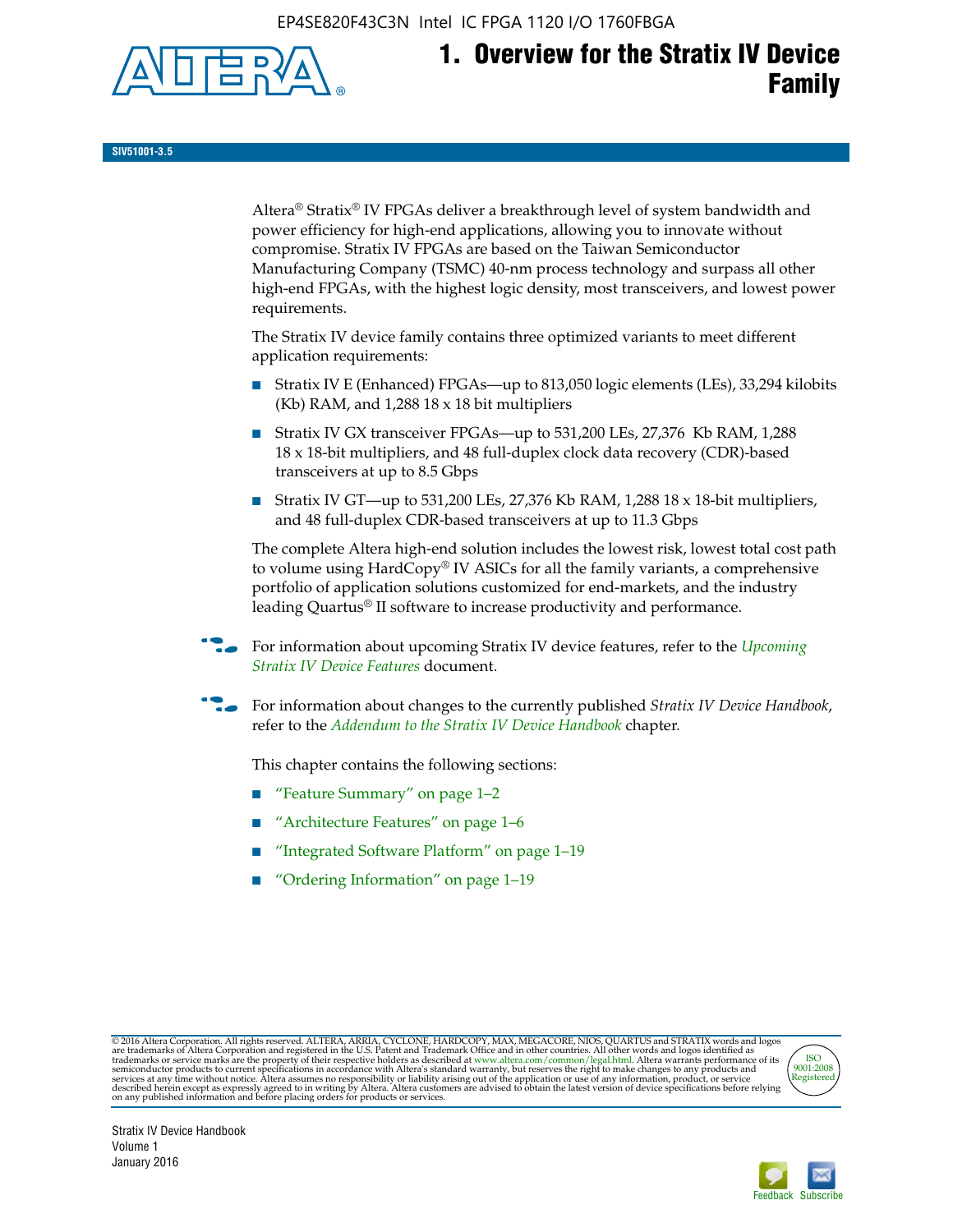# **Feature Summary**

The following list summarizes the Stratix IV device family features:

- Up to 48 full-duplex CDR-based transceivers in Stratix IV GX and GT devices supporting data rates up to 8.5 Gbps and 11.3 Gbps, respectively
- Dedicated circuitry to support physical layer functionality for popular serial protocols, such as PCI Express (PCIe) (PIPE) Gen1 and Gen2, Gbps Ethernet (GbE), Serial RapidIO, SONET/SDH, XAUI/HiGig, (OIF) CEI-6G, SD/HD/3G-SDI, Fibre Channel, SFI-5, and Interlaken
- Complete PCIe protocol solution with embedded PCIe hard IP blocks that implement PHY-MAC layer, Data Link layer, and Transaction layer functionality

**For more information, refer to the** *[IP Compiler for PCI Express User Guide](http://www.altera.com/literature/ug/ug_pci_express.pdf)***.** 

- Programmable transmitter pre-emphasis and receiver equalization circuitry to compensate for frequency-dependent losses in the physical medium
- Typical physical medium attachment (PMA) power consumption of 100 mW at 3.125 Gbps and 135 mW at 6.375 Gbps per channel
- 72,600 to 813,050 equivalent LEs per device
- 7,370 to 33,294 Kb of enhanced TriMatrix memory consisting of three RAM block sizes to implement true dual-port memory and FIFO buffers
- High-speed digital signal processing (DSP) blocks configurable as 9 x 9-bit,  $12 \times 12$ -bit,  $18 \times 18$ -bit, and  $36 \times 36$ -bit full-precision multipliers at up to 600 MHz
- Up to 16 global clocks (GCLK), 88 regional clocks (RCLK), and 132 periphery clocks (PCLK) per device
- Programmable power technology that minimizes power while maximizing device performance
- Up to 1,120 user I/O pins arranged in 24 modular I/O banks that support a wide range of single-ended and differential I/O standards
- Support for high-speed external memory interfaces including DDR, DDR2, DDR3 SDRAM, RLDRAM II, QDR II, and QDR II+ SRAM on up to 24 modular I/O banks
- High-speed LVDS I/O support with serializer/deserializer (SERDES), dynamic phase alignment (DPA), and soft-CDR circuitry at data rates up to 1.6 Gbps
- Support for source-synchronous bus standards, including SGMII, GbE, SPI-4 Phase 2 (POS-PHY Level 4), SFI-4.1, XSBI, UTOPIA IV, NPSI, and CSIX-L1
- Pinouts for Stratix IV E devices designed to allow migration of designs from Stratix III to Stratix IV E with minimal PCB impact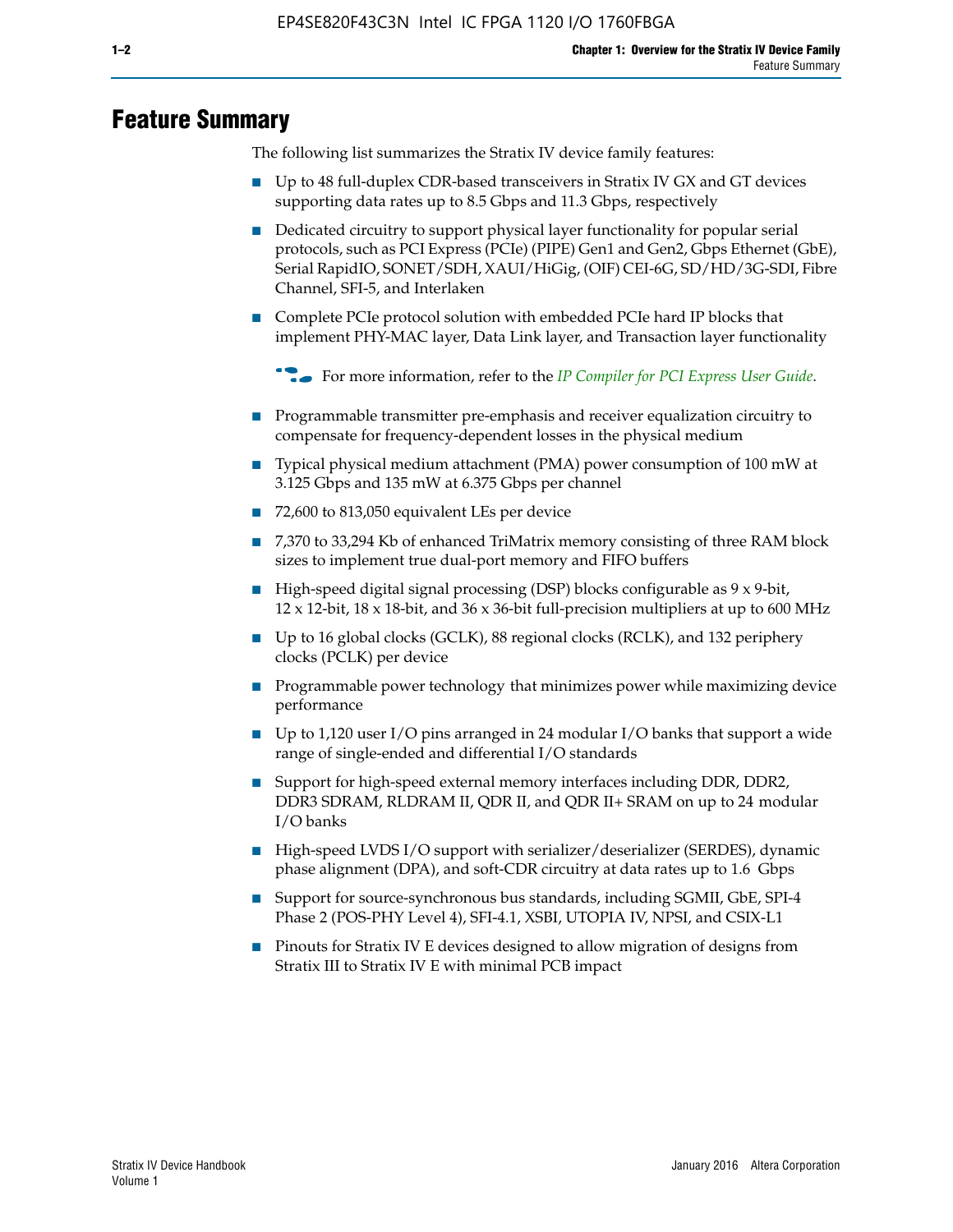# **Stratix IV GX Devices**

Stratix IV GX devices provide up to 48 full-duplex CDR-based transceiver channels per device:

- Thirty-two out of the 48 transceiver channels have dedicated physical coding sublayer (PCS) and physical medium attachment (PMA) circuitry and support data rates between 600 Mbps and 8.5 Gbps
- The remaining 16 transceiver channels have dedicated PMA-only circuitry and support data rates between 600 Mbps and 6.5 Gbps
- **1 The actual number of transceiver channels per device varies with device selection. For** more information about the exact transceiver count in each device, refer to Table 1–1 on page 1–11.
- 1 For more information about transceiver architecture, refer to the *[Transceiver](http://www.altera.com/literature/hb/stratix-iv/stx4_siv52001.pdf)  [Architecture in Stratix IV Devices](http://www.altera.com/literature/hb/stratix-iv/stx4_siv52001.pdf)* chapter.

Figure 1–1 shows a high-level Stratix IV GX chip view.

#### **Figure 1–1. Stratix IV GX Chip View** *(1)*



#### **Note to Figure 1–1:**

(1) Resource counts vary with device selection, package selection, or both.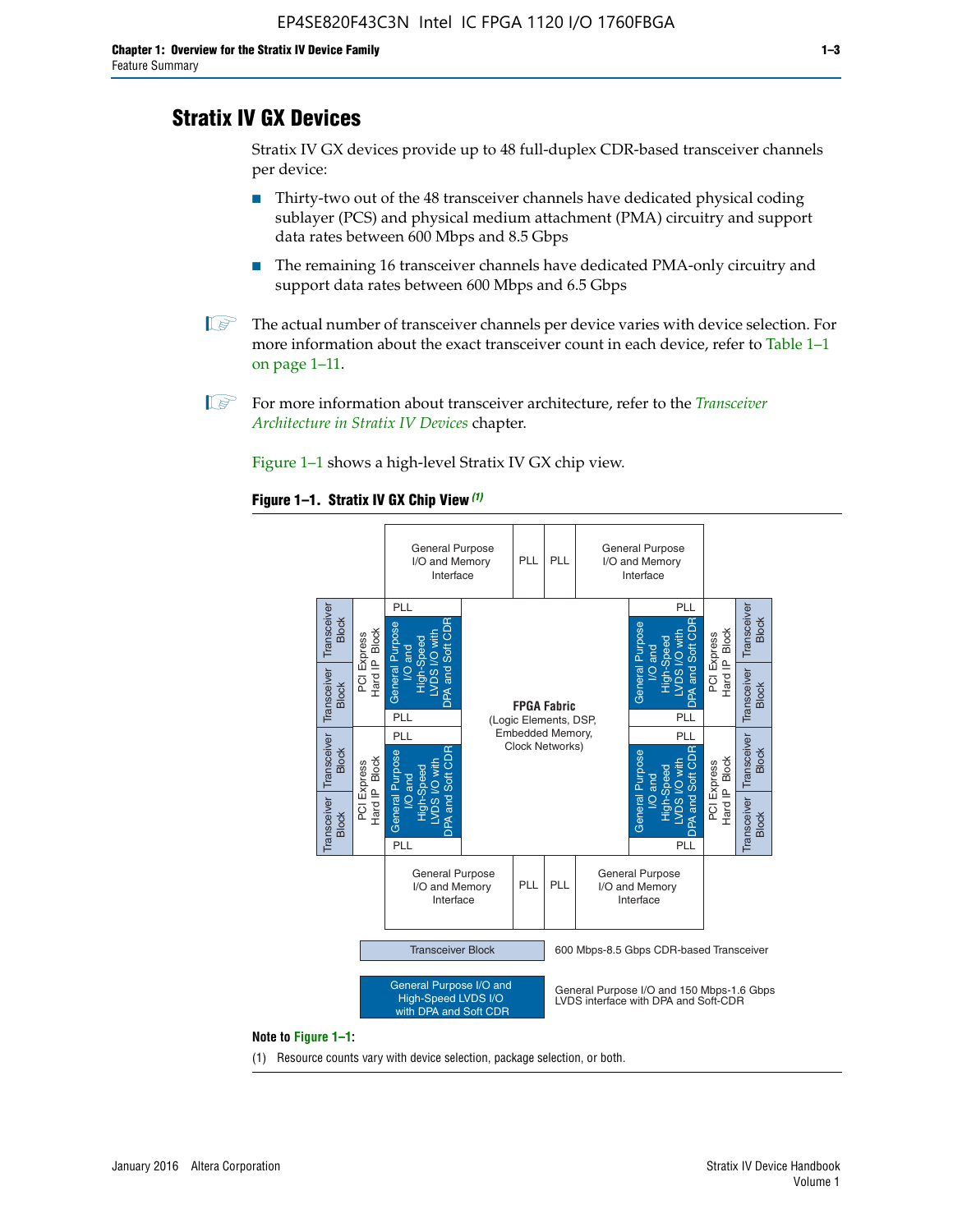# **Stratix IV E Device**

Stratix IV E devices provide an excellent solution for applications that do not require high-speed CDR-based transceivers, but are logic, user I/O, or memory intensive.

Figure 1–2 shows a high-level Stratix IV E chip view.

#### **Figure 1–2. Stratix IV E Chip View** *(1)*



#### **Note to Figure 1–2:**

(1) Resource counts vary with device selection, package selection, or both.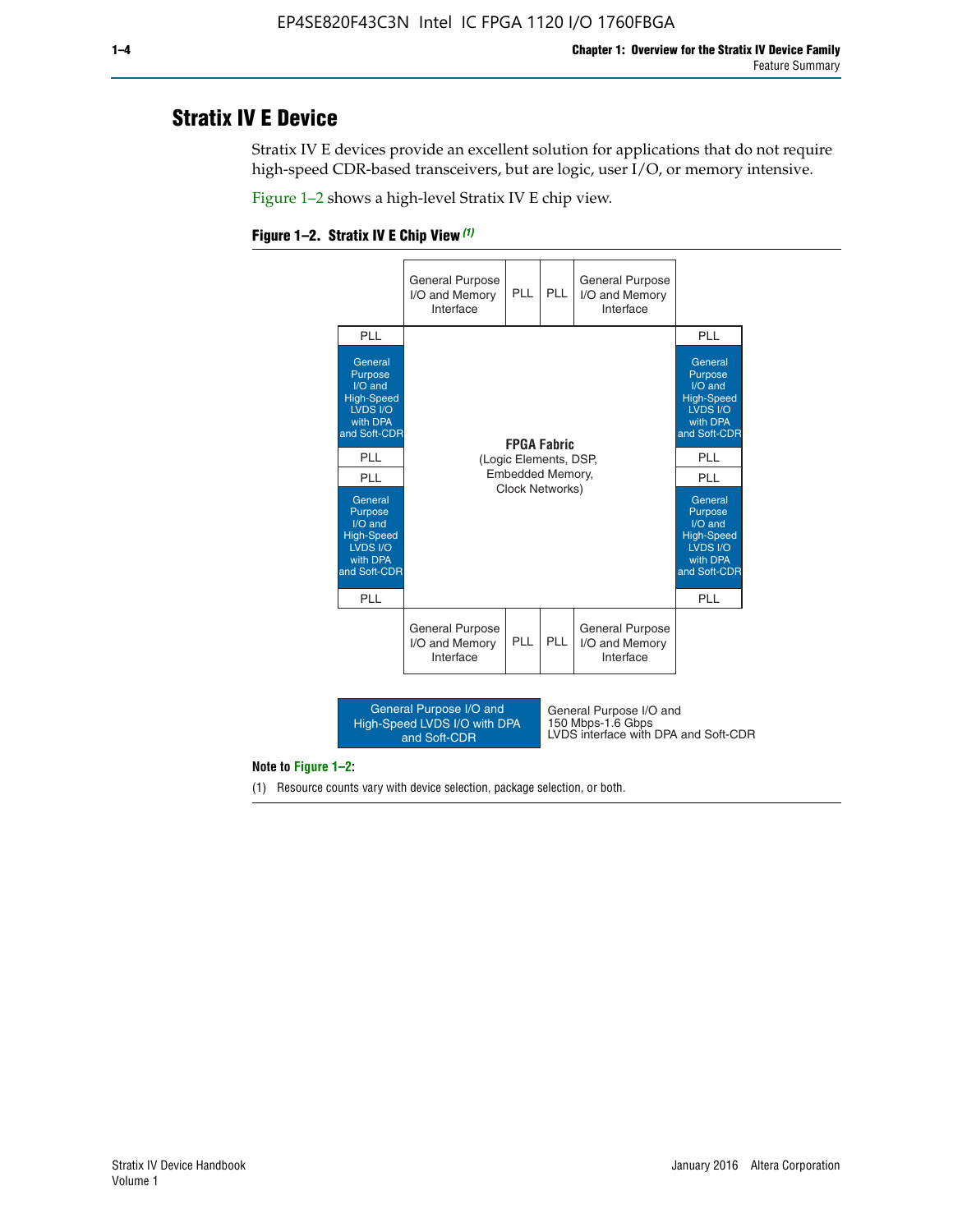# **Stratix IV GT Devices**

Stratix IV GT devices provide up to 48 CDR-based transceiver channels per device:

- Thirty-two out of the 48 transceiver channels have dedicated PCS and PMA circuitry and support data rates between 600 Mbps and 11.3 Gbps
- The remaining 16 transceiver channels have dedicated PMA-only circuitry and support data rates between 600 Mbps and 6.5 Gbps
- **1** The actual number of transceiver channels per device varies with device selection. For more information about the exact transceiver count in each device, refer to Table 1–7 on page 1–16.
- $\mathbb{I}$  For more information about Stratix IV GT devices and transceiver architecture, refer to the *[Transceiver Architecture in Stratix IV Devices](http://www.altera.com/literature/hb/stratix-iv/stx4_siv52001.pdf)* chapter.

Figure 1–3 shows a high-level Stratix IV GT chip view.

#### **Figure 1–3. Stratix IV GT Chip View** *(1)*



(1) Resource counts vary with device selection, package selection, or both.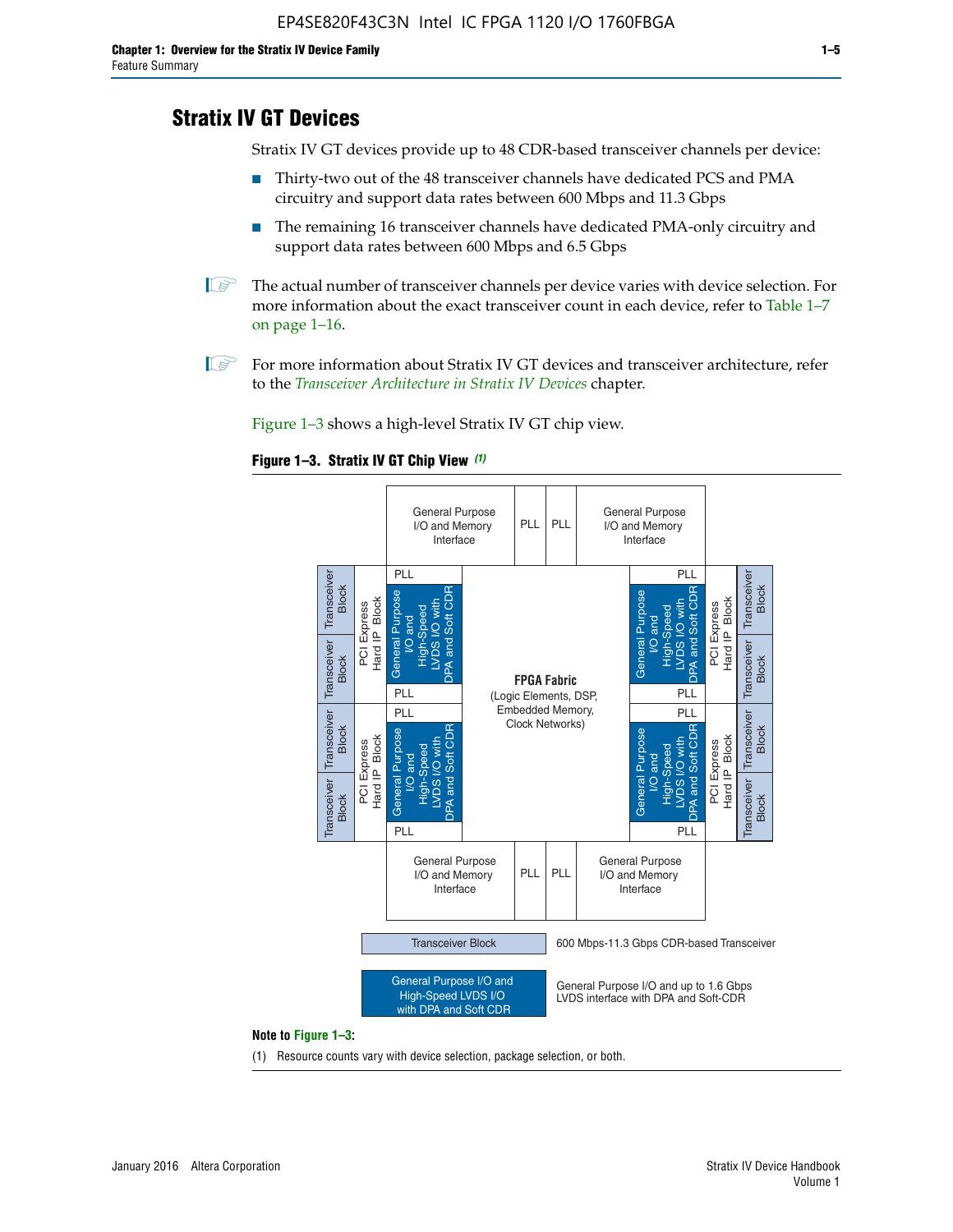# **Architecture Features**

The Stratix IV device family features are divided into high-speed transceiver features and FPGA fabric and I/O features.

 $\mathbb{I}$  The high-speed transceiver features apply only to Stratix IV GX and Stratix IV GT devices.

# **High-Speed Transceiver Features**

The following sections describe high-speed transceiver features for Stratix IV GX and GT devices.

## **Highest Aggregate Data Bandwidth**

Up to 48 full-duplex transceiver channels supporting data rates up to 8.5 Gbps in Stratix IV GX devices and up to 11.3 Gbps in Stratix IV GT devices.

## **Wide Range of Protocol Support**

Physical layer support for the following serial protocols:

- Stratix IV GX—PCIe Gen1 and Gen2, GbE, Serial RapidIO, SONET/SDH, XAUI/HiGig, (OIF) CEI-6G, SD/HD/3G-SDI, Fibre Channel, SFI-5, GPON, SAS/SATA, HyperTransport 1.0 and 3.0, and Interlaken
- Stratix IV GT—40G/100G Ethernet, SFI-S, Interlaken, SFI-5.1, Serial RapidIO, SONET/SDH, XAUI/HiGig, (OIF) CEI-6G, 3G-SDI, and Fibre Channel
- Extremely flexible and easy-to-configure transceiver data path to implement proprietary protocols
- PCIe Support
	- Complete PCIe Gen1 and Gen2 protocol stack solution compliant to PCI Express base specification 2.0 that includes PHY-MAC, Data Link, and transaction layer circuitry embedded in PCI Express hard IP blocks
	- **For more information, refer to the [PCI Express Compiler User Guide](http://www.altera.com/literature/ug/ug_pci_express.pdf).**
	- Root complex and end-point applications
	- $x1, x4,$  and  $x8$  lane configurations
	- PIPE 2.0-compliant interface
	- Embedded circuitry to switch between Gen1 and Gen2 data rates
	- Built-in circuitry for electrical idle generation and detection, receiver detect, power state transitions, lane reversal, and polarity inversion
	- 8B/10B encoder and decoder, receiver synchronization state machine, and ± 300 parts per million (ppm) clock compensation circuitry
	- Transaction layer support for up to two virtual channels (VCs)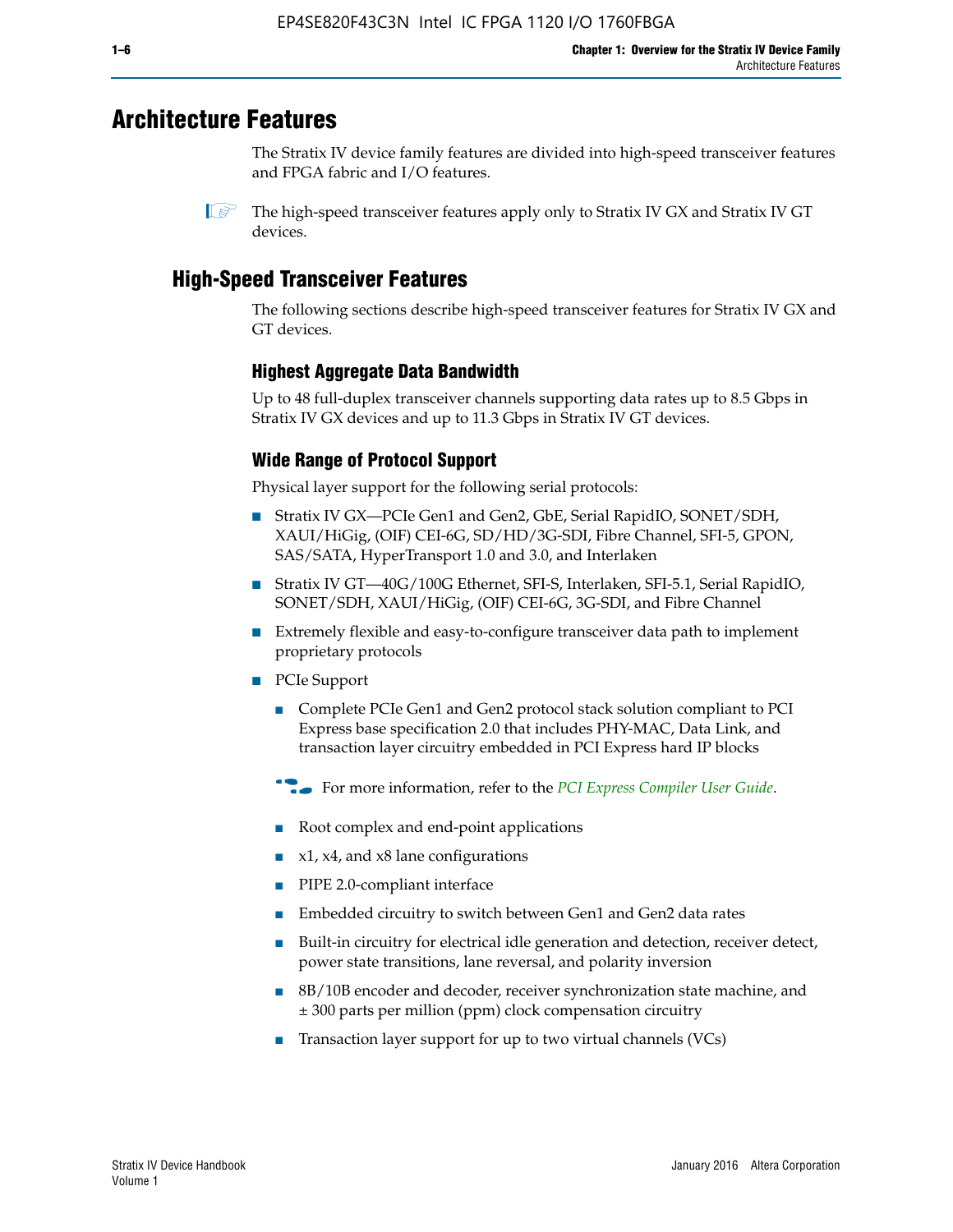- Compliant to IEEE802.3ae specification
- **■** Embedded state machine circuitry to convert XGMII idle code groups  $(|11|)$ to and from idle ordered sets  $(|A|, |K|, |R|)$  at the transmitter and receiver, respectively
- 8B/10B encoder and decoder, receiver synchronization state machine, lane deskew, and  $\pm 100$  ppm clock compensation circuitry
- GbE Support
	- Compliant to IEEE802.3-2005 specification
	- Automatic idle ordered set  $(111/112/1)$  generation at the transmitter, depending on the current running disparity
	- 8B/10B encoder and decoder, receiver synchronization state machine, and ± 100 ppm clock compensation circuitry
- Support for other protocol features such as MSB-to-LSB transmission in SONET/SDH configuration and spread-spectrum clocking in PCIe configurations

## **Diagnostic Features**

- Serial loopback from the transmitter serializer to the receiver CDR for transceiver PCS and PMA diagnostics
- Reverse serial loopback pre- and post-CDR to transmitter buffer for physical link diagnostics
- Loopback master and slave capability in PCI Express hard IP blocks
- **For more information, refer to the** *[PCI Express Compiler User Guide](http://www.altera.com/literature/ug/ug_pci_express.pdf)***.**

## **Signal Integrity**

Stratix IV devices simplify the challenge of signal integrity through a number of chip, package, and board-level enhancements to enable efficient high-speed data transfer into and out of the device. These enhancements include:

- Programmable 3-tap transmitter pre-emphasis with up to 8,192 pre-emphasis levels to compensate for pre-cursor and post-cursor inter-symbol interference (ISI)
- Up to 900% boost capability on the first pre-emphasis post-tap
- User-controlled and adaptive 4-stage receiver equalization with up to 16 dB of high-frequency gain
- On-die power supply regulators for transmitter and receiver phase-locked loop (PLL) charge pump and voltage controlled oscillator (VCO) for superior noise immunity
- On-package and on-chip power supply decoupling to satisfy transient current requirements at higher frequencies, thereby reducing the need for on-board decoupling capacitors
- Calibration circuitry for transmitter and receiver on-chip termination (OCT) resistors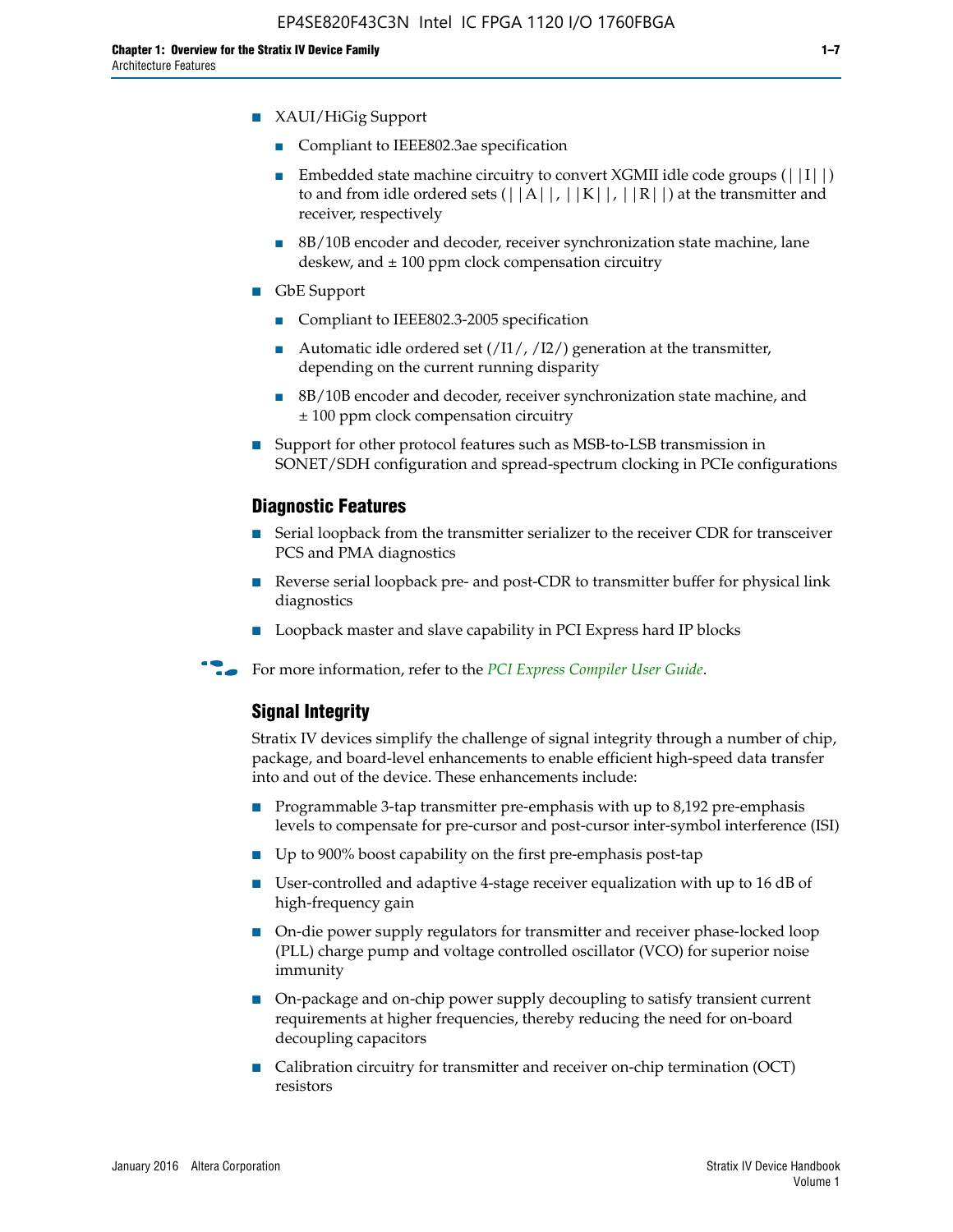# **FPGA Fabric and I/O Features**

The following sections describe the Stratix IV FPGA fabric and I/O features.

## **Device Core Features**

- Up to 531,200 LEs in Stratix IV GX and GT devices and up to 813,050 LEs in Stratix IV E devices, efficiently packed in unique and innovative adaptive logic modules (ALMs)
- Ten ALMs per logic array block (LAB) deliver faster performance, improved logic utilization, and optimized routing
- Programmable power technology, including a variety of process, circuit, and architecture optimizations and innovations
- Programmable power technology available to select power-driven compilation options for reduced static power consumption

## **Embedded Memory**

- TriMatrix embedded memory architecture provides three different memory block sizes to efficiently address the needs of diversified FPGA designs:
	- 640-bit MLAB
	- 9-Kb M9K
	- 144-Kb M144K
- Up to 33,294 Kb of embedded memory operating at up to 600 MHz
- Each memory block is independently configurable to be a single- or dual-port RAM, FIFO, ROM, or shift register

## **Digital Signal Processing (DSP) Blocks**

- Flexible DSP blocks configurable as  $9 \times 9$ -bit,  $12 \times 12$ -bit,  $18 \times 18$ -bit, and  $36 \times 36$ -bit full-precision multipliers at up to 600 MHz with rounding and saturation capabilities
- Faster operation due to fully pipelined architecture and built-in addition, subtraction, and accumulation units to combine multiplication results
- Optimally designed to support advanced features such as adaptive filtering, barrel shifters, and finite and infinite impulse response (FIR and IIR) filters

## **Clock Networks**

- Up to 16 global clocks and 88 regional clocks optimally routed to meet the maximum performance of 800 MHz
- Up to 112 and 132 periphery clocks in Stratix IV GX and Stratix IV E devices, respectively
- Up to 66 (16 GCLK + 22 RCLK + 28 PCLK) clock networks per device quadrant in Stratix IV GX and Stratix IV GT devices
- Up to 71 (16 GCLK + 22 RCLK + 33 PCLK) clock networks per device quadrant in Stratix IV E devices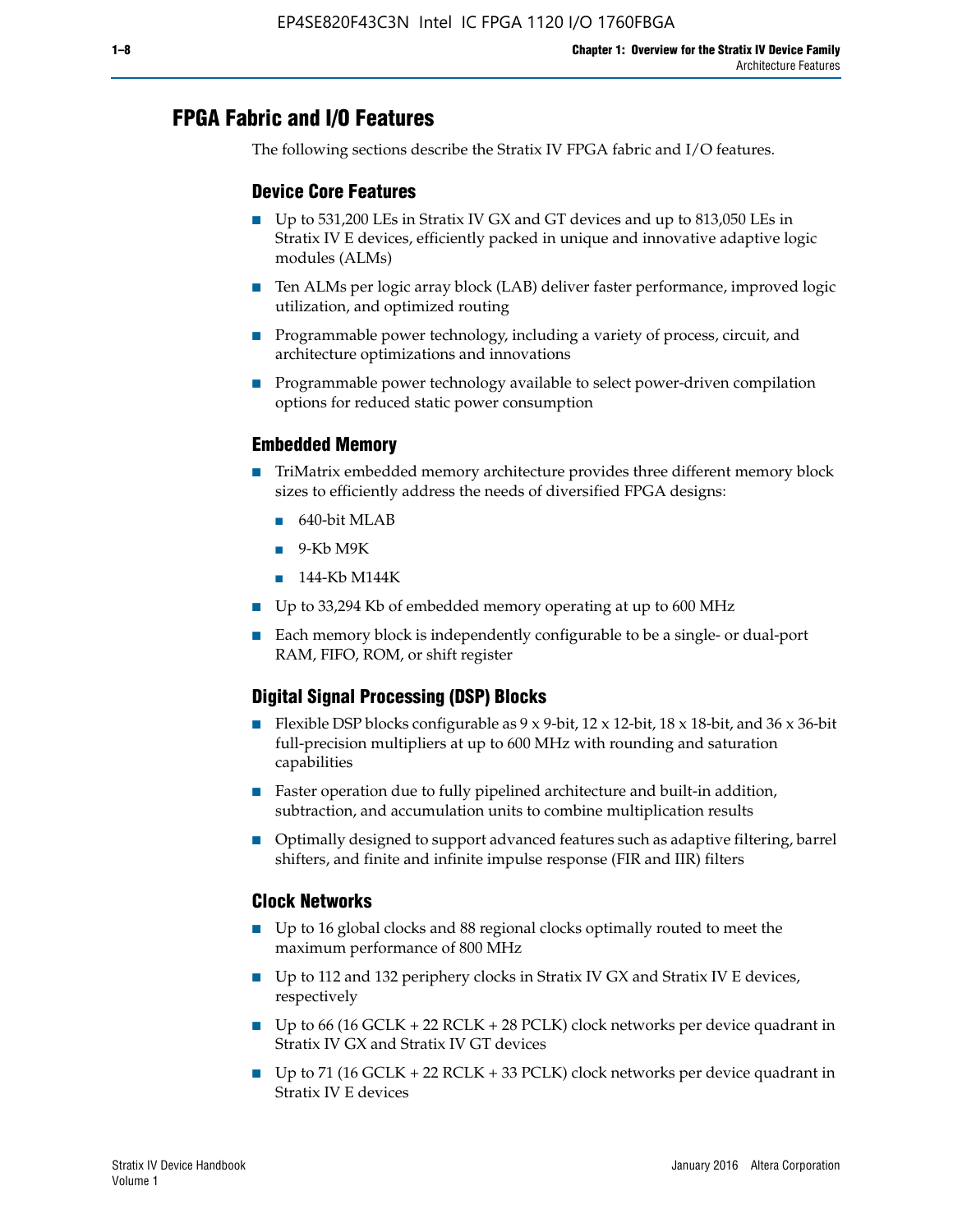## **PLLs**

- Three to 12 PLLs per device supporting spread-spectrum input tracking, programmable bandwidth, clock switchover, dynamic reconfiguration, and delay compensation
- On-chip PLL power supply regulators to minimize noise coupling

#### **I/O Features**

- Sixteen to 24 modular I/O banks per device with 24 to 48 I/Os per bank designed and packaged for optimal simultaneous switching noise (SSN) performance and migration capability
- Support for a wide range of industry I/O standards, including single-ended (LVTTL/CMOS/PCI/PCIX), differential (LVDS/mini-LVDS/RSDS), voltage-referenced single-ended and differential (SSTL/HSTL Class I/II) I/O standards
- **O**n-chip series  $(R_S)$  and on-chip parallel  $(R_T)$  termination with auto-calibration for single-ended I/Os and on-chip differential  $(R_D)$  termination for differential I/Os
- Programmable output drive strength, slew rate control, bus hold, and weak pull-up capability for single-ended I/Os
- User I/O:GND: $V_{CC}$  ratio of 8:1:1 to reduce loop inductance in the package—PCB interface
- **■** Programmable transmitter differential output voltage ( $V_{OD}$ ) and pre-emphasis for high-speed LVDS I/O

#### **High-Speed Differential I/O with DPA and Soft-CDR**

- Dedicated circuitry on the left and right sides of the device to support differential links at data rates from 150 Mbps to 1.6 Gbps
- Up to 98 differential SERDES in Stratix IV GX devices, up to 132 differential SERDES in Stratix IV E devices, and up to 47 differential SERDES in Stratix IV GT devices
- DPA circuitry at the receiver automatically compensates for channel-to-channel and channel-to-clock skew in source synchronous interfaces
- Soft-CDR circuitry at the receiver allows implementation of asynchronous serial interfaces with embedded clocks at up to 1.6 Gbps data rate (SGMII and GbE)

#### **External Memory Interfaces**

- Support for existing and emerging memory interface standards such as DDR SDRAM, DDR2 SDRAM, DDR3 SDRAM, QDRII SRAM, QDRII+ SRAM, and RLDRAM II
- DDR3 up to 1,067 Mbps/533 MHz
- Programmable DQ group widths of 4 to 36 bits (includes parity bits)
- Dynamic OCT, trace mismatch compensation, read-write leveling, and half-rate register capabilities provide a robust external memory interface solution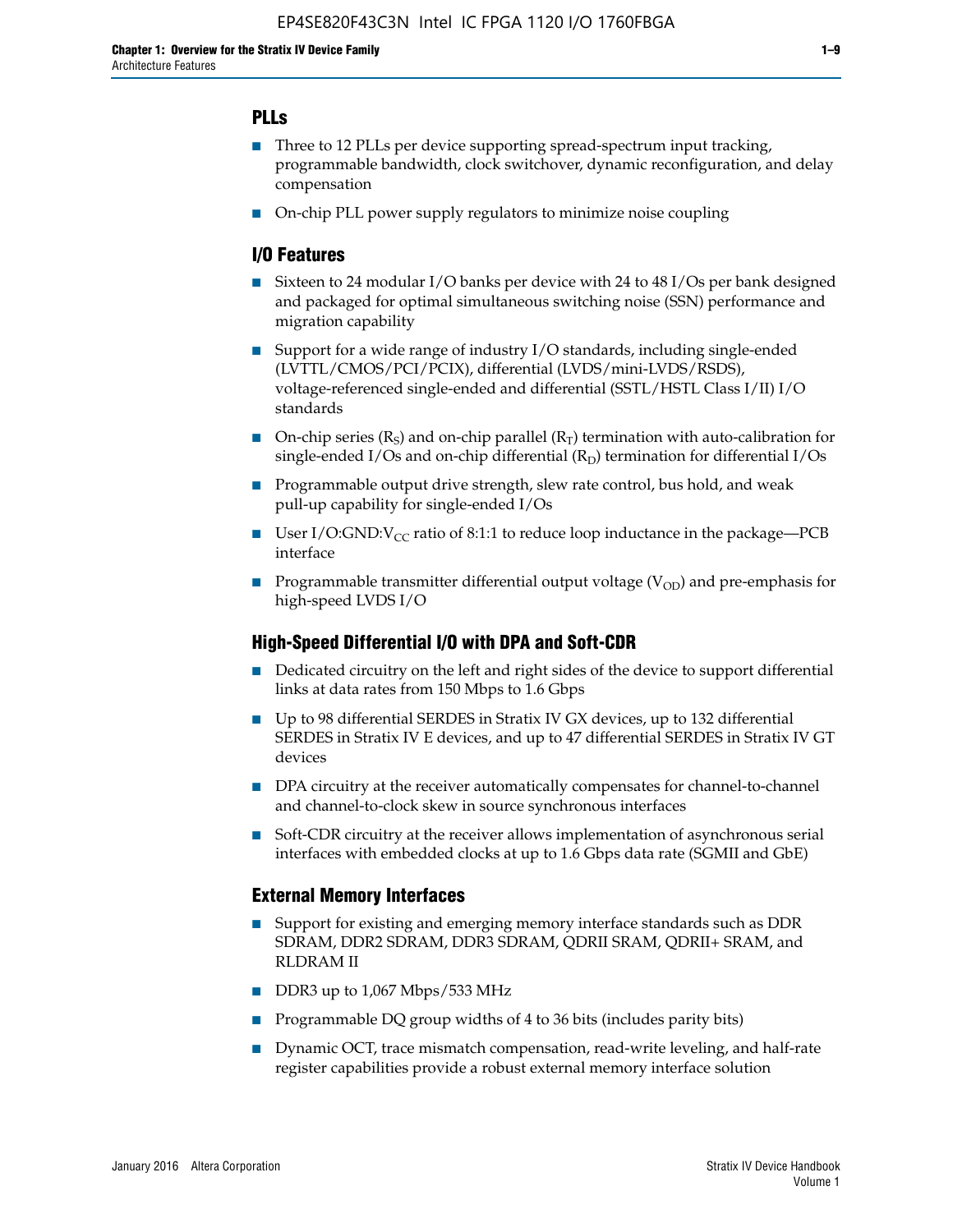## **System Integration**

- All Stratix IV devices support hot socketing
- Four configuration modes:
	- Passive Serial (PS)
	- Fast Passive Parallel (FPP)
	- Fast Active Serial (FAS)
	- JTAG configuration
- Ability to perform remote system upgrades
- 256-bit advanced encryption standard (AES) encryption of configuration bits protects your design against copying, reverse engineering, and tampering
- Built-in soft error detection for configuration RAM cells
- For more information about how to connect the PLL, external memory interfaces,  $I/O$ , high-speed differential I/O, power, and the JTAG pins to PCB, refer to the *[Stratix IV GX and Stratix IV E Device Family Pin Connection Guidelines](http://www.altera.com/literature/dp/stratix4/PCG-01005.pdf)* and the *[Stratix IV GT Device Family Pin Connection Guidelines](http://www.altera.com/literature/dp/stratix4/PCG-01006.pdf)*.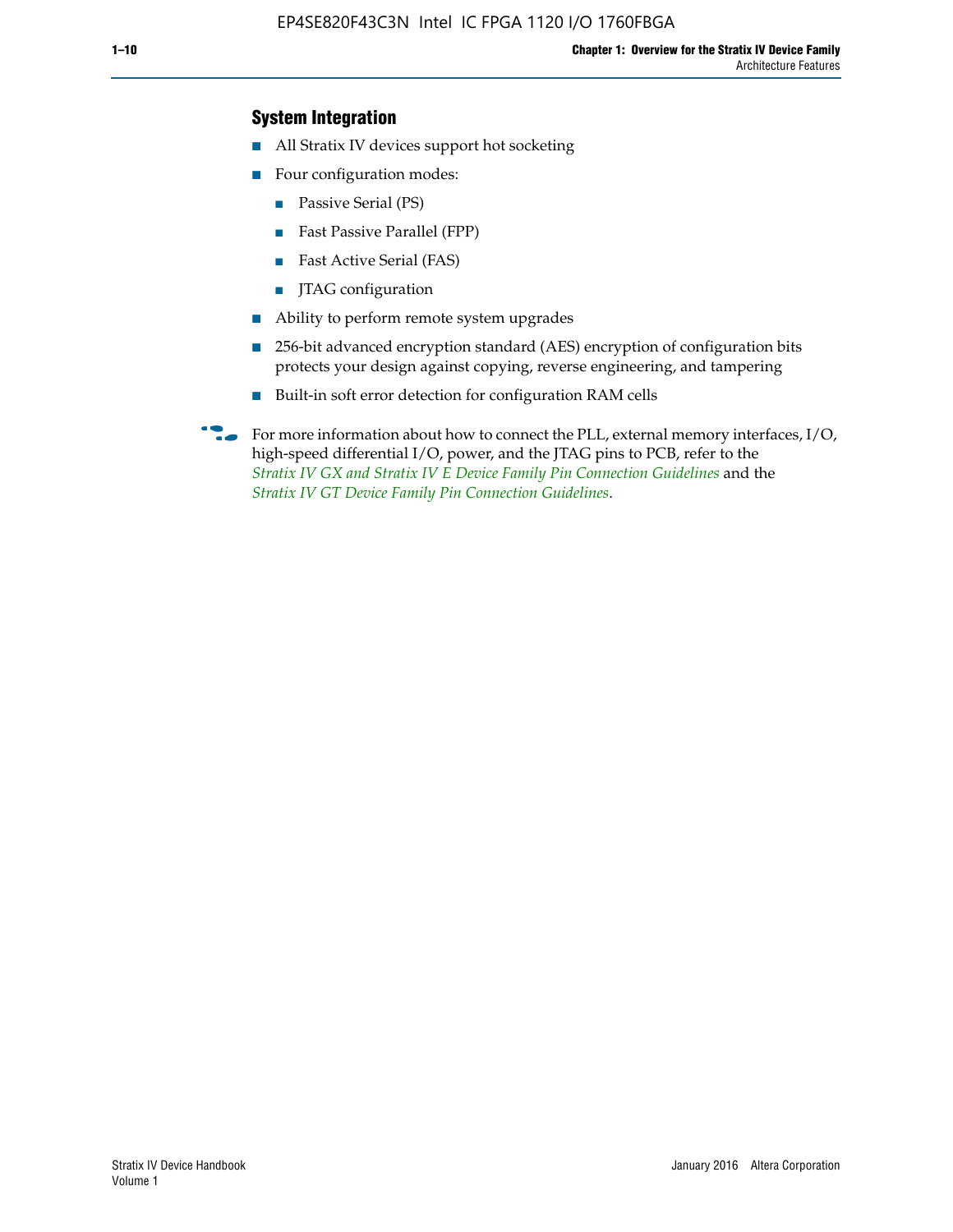#### Table 1–1 lists the Stratix IV GX device features.

# **Table 1–1. Stratix IV GX Device Features (Part 1 of 2)**

| <b>Feature</b>                                                 | EP4SGX70                 |                |                                  | <b>EP4SGX110</b>  |                          |                                | <b>EP4SGX180</b>               |                |       |              | <b>EP4SGX230</b>         |                |       |                                 |                | <b>EP4SGX290</b> |       |       |                |                                 |                   | <b>EP4SGX360</b> |         |       |       |         | <b>EP4SGX530</b> |
|----------------------------------------------------------------|--------------------------|----------------|----------------------------------|-------------------|--------------------------|--------------------------------|--------------------------------|----------------|-------|--------------|--------------------------|----------------|-------|---------------------------------|----------------|------------------|-------|-------|----------------|---------------------------------|-------------------|------------------|---------|-------|-------|---------|------------------|
| <b>Package</b><br><b>Option</b>                                | F780                     | F1152          | F780                             | F1152             |                          | F780                           | F1152                          |                | F1517 | F780         | F1152                    |                | F1517 | F780                            | F1152          |                  | F1517 | F1760 | F1932          | F780                            | F1152             |                  | F1517   | F1760 | F1932 | F1760   | F1932            |
| <b>ALMs</b>                                                    | 29,040                   |                |                                  | 42,240            |                          |                                | 70,300                         |                |       |              | 91,200                   |                |       |                                 |                | 116,480          |       |       |                |                                 |                   |                  | 141,440 |       |       | 212,480 |                  |
| LEs                                                            | 72,600                   |                |                                  | 105,600           |                          |                                | 175,750                        |                |       |              | 228,000                  |                |       |                                 |                | 291,200          |       |       |                |                                 |                   |                  | 353,600 |       |       |         | 531,200          |
| 0.6 Gbps-<br>8.5 Gbps<br>Transceivers<br>$(PMA + PCs)$<br>(1)  | $\overline{\phantom{0}}$ | 16             | $\hspace{0.05cm}$                | $\hspace{0.05cm}$ | 16                       | $\qquad \qquad \longleftarrow$ | $\hspace{0.05cm}$              | 16             | 24    |              | $\overline{\phantom{a}}$ | 16             | 24    | —                               |                | 16               | 24    | 24    | 32             | $\overline{\phantom{0}}$        | $\hspace{0.05cm}$ | 16               | 24      | 24    | 32    | 24      | 32               |
| 0.6 Gbps-<br>6.5 Gbps<br>Transceivers<br>$(PMA + PCs)$<br>(1)  | 8                        |                | 8                                | 16                | $\overline{\phantom{0}}$ | 8                              | 16                             | ÷              |       | 8            | 16                       | —              |       | 16                              | 16             |                  |       |       |                | 16                              | 16                |                  |         |       |       |         |                  |
| PMA-only<br>CMU<br>Channels<br>$(0.6$ Gbps-<br>6.5 Gbps)       | $\overline{\phantom{0}}$ | 8              | $\overbrace{\phantom{12322111}}$ |                   | 8                        | $\qquad \qquad \longleftarrow$ | $\qquad \qquad \longleftarrow$ | 8              | 12    |              |                          | 8              | 12    | $\hspace{0.1mm}-\hspace{0.1mm}$ |                | 8                | 12    | 12    | 16             | $\overline{\phantom{0}}$        | $\hspace{0.05cm}$ | 8                | 12      | 12    | 16    | 12      | 16               |
| PCI Express<br>hard IP<br><b>Blocks</b>                        | $\mathbf{1}$             | $\overline{2}$ | $\mathbf 1$                      | $\overline{2}$    |                          | $\mathbf{1}$                   |                                | $\overline{2}$ |       | $\mathbf{1}$ |                          | $\overline{c}$ |       |                                 |                | $\overline{c}$   |       |       | $\overline{4}$ |                                 |                   | $\overline{2}$   |         |       | 4     |         | 4                |
| High-Speed<br><b>LVDS</b><br>SERDES (up<br>to 1.6 Gbps)<br>(4) | 28                       | 56             | 28                               | 28                | 56                       | 28                             | 44                             |                | 88    | 28           | 44                       |                | 88    | —                               | 44             |                  | 88    | 88    | 98             | $\hspace{0.1mm}-\hspace{0.1mm}$ | 44                |                  | 88      | 88    | 98    | 88      | 98               |
| SPI-4.2 Links                                                  | $\mathbf{1}$             |                |                                  | 1                 |                          | $\mathbf{1}$                   | $\overline{c}$                 |                | 4     | 1            | $\overline{c}$           |                | 4     | —                               | $\overline{2}$ |                  |       | 4     |                | $\overline{\phantom{0}}$        | $\overline{2}$    |                  |         | 4     |       |         | 4                |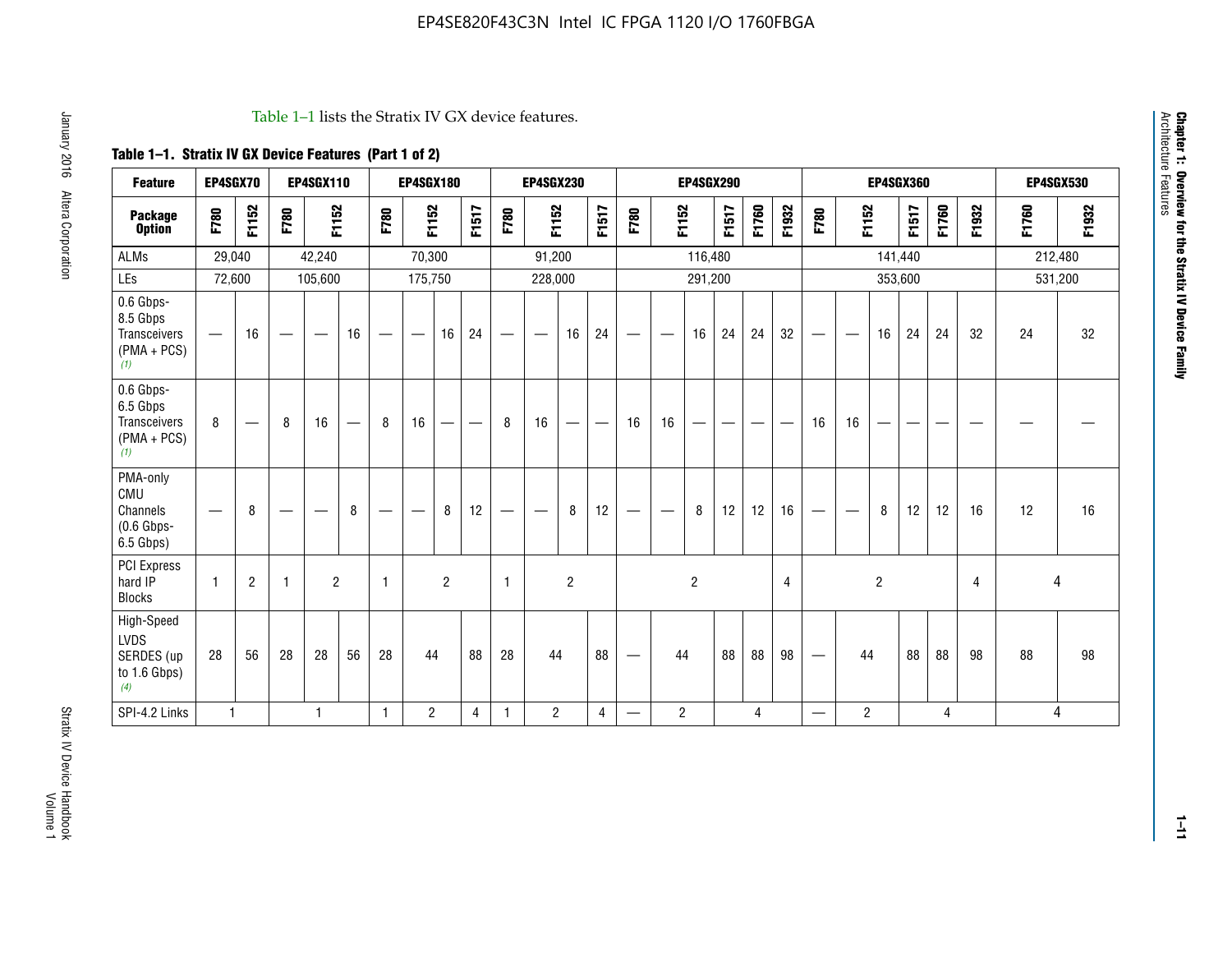**Table 1–1. Stratix IV GX Device Features (Part 2 of 2)**

| <b>Feature</b>                                       | EP4SGX70                |                        |                             | <b>EP4SGX110</b>            |                      |                             | <b>EP4SGX180</b>          |                      |                        |                             | <b>EP4SGX230</b>            |                      |                      |                            |                             | EP4SGX290              |                      |                      |                        |                             |                             |                        | <b>EP4SGX360</b>      |                      |                        | <b>EP4SGX530</b>  |                 |
|------------------------------------------------------|-------------------------|------------------------|-----------------------------|-----------------------------|----------------------|-----------------------------|---------------------------|----------------------|------------------------|-----------------------------|-----------------------------|----------------------|----------------------|----------------------------|-----------------------------|------------------------|----------------------|----------------------|------------------------|-----------------------------|-----------------------------|------------------------|-----------------------|----------------------|------------------------|-------------------|-----------------|
| <b>Package</b><br><b>Option</b>                      | F780                    | F1152                  | F780                        | F1152                       |                      | F780                        | F1152                     |                      | F1517                  | F780                        | F1152                       |                      | F1517                | F780                       | F1152                       |                        | F1517                | F1760                | F1932                  | F780                        | F1152                       |                        | F1517                 | F1760                | F1932                  | F1760             | F1932           |
| M9K Blocks<br>(256x)<br>36 bits)                     | 462                     |                        |                             | 660                         |                      |                             | 950                       |                      |                        |                             | 1,235                       |                      |                      |                            |                             | 936                    |                      |                      |                        |                             |                             | 1,248                  |                       |                      |                        |                   | 1,280           |
| M144K<br><b>Blocks</b><br>(2048 x<br>72 bits)        | 16                      |                        |                             | 16                          |                      |                             | 20                        |                      |                        |                             | 22                          |                      |                      |                            |                             | 36                     |                      |                      |                        |                             |                             | 48                     |                       |                      |                        | 64                |                 |
| <b>Total Memory</b><br>(MLAB+M9K<br>+M144K) Kb       | 7,370                   |                        |                             | 9,564                       |                      |                             | 13,627                    |                      |                        |                             | 17,133                      |                      |                      |                            |                             | 17,248                 |                      |                      |                        |                             |                             | 22,564                 |                       |                      |                        | 27,376            |                 |
| Embedded<br><b>Multipliers</b><br>$18 \times 18$ (2) | 384                     |                        |                             | 512                         |                      |                             | 920                       |                      |                        |                             | 1,288                       |                      |                      |                            |                             | 832                    |                      |                      |                        |                             |                             | 1,040                  |                       |                      | 1,02<br>4              | 1,024             |                 |
| PLLs                                                 | 3                       | $\overline{4}$         | 3                           | 4                           |                      | 3                           | 6                         |                      | 8                      | 3                           | 6                           |                      | 8                    | 4                          | 6                           |                        | 8                    | 12                   | 12                     | 4                           | 6                           |                        | 8                     | 12                   | 12                     | 12                | 12              |
| User $I/Os$ (3)                                      | 372                     | 488                    | 372                         | 372                         | 48<br>8              | 372                         | 56<br>4                   | 56<br>4              | 74<br>4                | 372                         | 564                         | 56<br>$\overline{4}$ | 74<br>$\overline{4}$ | 289                        | 564                         | 56<br>4                | 74<br>4              | 88<br>0              | 92<br>$\mathbf 0$      | 289                         | 564                         | 56<br>4                | 74<br>4               | 88<br>$\mathbf{0}$   | 920                    | 880               | 920             |
| Speed Grade<br>(fastest to<br>slowest) (5)           | $-2x,$<br>$-3,$<br>$-4$ | $-2,$<br>$-3,$<br>$-4$ | $-2\times$<br>$-3,$<br>$-4$ | $-2\times$<br>$-3,$<br>$-4$ | $-2,$<br>-3,<br>$-4$ | $-2\times$<br>$-3,$<br>$-4$ | $-2$<br>×,<br>$-3,$<br>-4 | $-2$<br>$-3$<br>$-4$ | $-2,$<br>$-3,$<br>$-4$ | $-2\times$<br>$-3,$<br>$-4$ | $-2\times$<br>$-3,$<br>$-4$ | $-2,$<br>-3,<br>$-4$ | $-2,$<br>-3,<br>$-4$ | $-2\times$<br>$-3$<br>$-4$ | $-2\times$<br>$-3,$<br>$-4$ | $-2,$<br>$-3,$<br>$-4$ | $-2,$<br>-3,<br>$-4$ | $-2,$<br>-3,<br>$-4$ | $-2,$<br>$-3,$<br>$-4$ | $-2\times$<br>$-3,$<br>$-4$ | $-2\times$<br>$-3,$<br>$-4$ | $-2,$<br>$-3,$<br>$-4$ | $-2,$<br>$-3$<br>$-4$ | $-2,$<br>-3,<br>$-4$ | $-2,$<br>$-3,$<br>$-4$ | $-2, -3,$<br>$-4$ | $-2, -3,$<br>-4 |

#### **Notes to Table 1–1:**

(1) The total number of transceivers is divided equally between the left and right side of each device, except for the devices in the F780 package. These devices have eight transceiver channels located only on the right side of the device.

- (2) Four multiplier adder mode.
- (3) The user I/Os count from pin-out files includes all general purpose I/O, dedicated clock pins, and dual purpose configuration pins. Transceiver pins and dedicated configuration pins are not included in the pin count.
- (4) Total pairs of high-speed LVDS SERDES take the lowest channel count of  $R_X/T_X$ .
- (5) The difference between the Stratix IV GX devices in the –2 and –2x speed grades is the number of available transceiver channels. The –2 device allows you to use the transceiver CMU blocks as transceiver channels. The –2x device does NOT allow you to use the CMU blocks as transceiver channels. In addition to the reduction of available transceiver channels in the Stratix IV GX –2x device, the data rates in the –2x device are limited to 6.5 Gbps.

**1–12**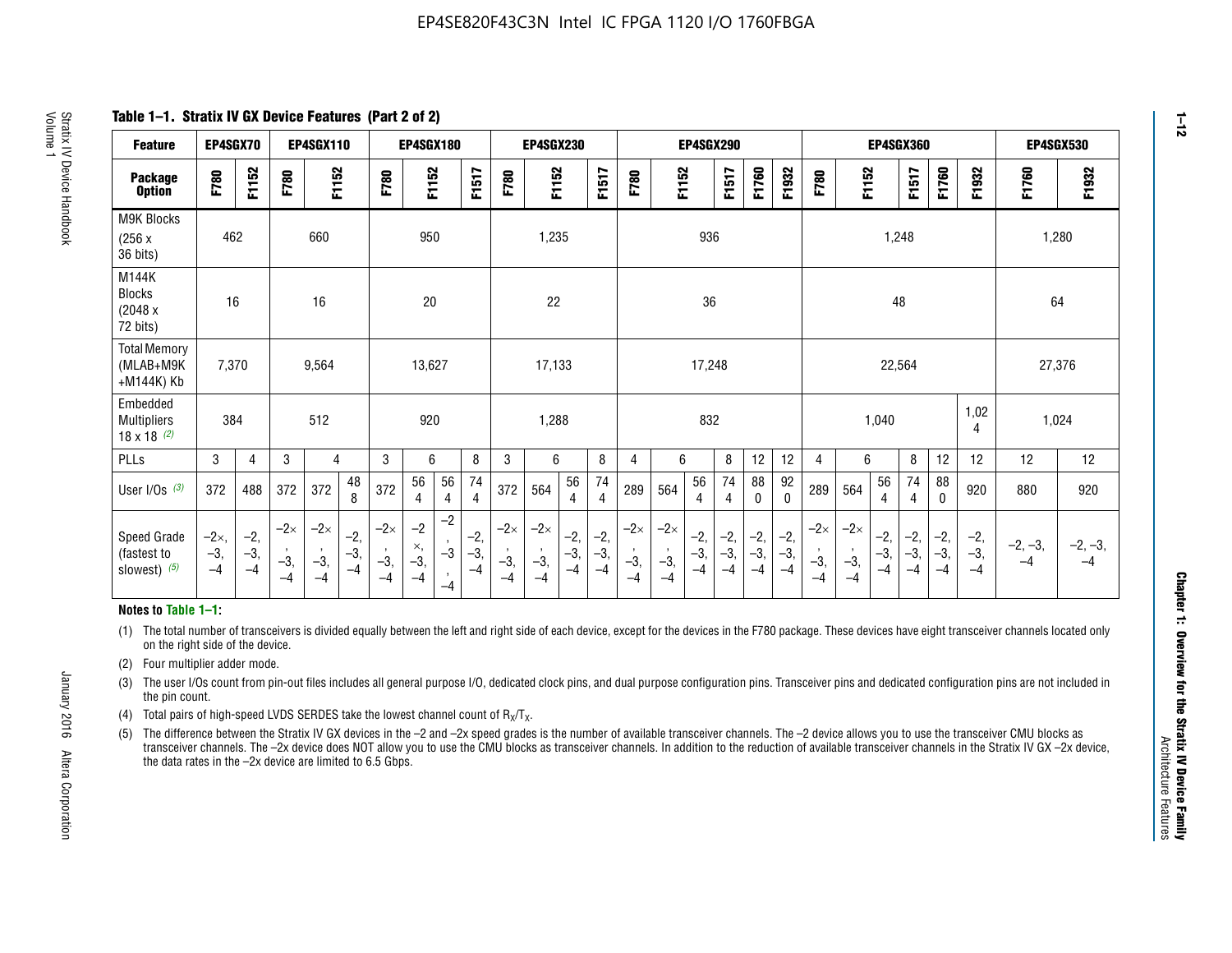Table 1–2 lists the Stratix IV GX device package options.

## **Table 1–2. Stratix IV GX Device Package Options** *(1)***,** *(2)*

| <b>Device</b> | <b>F780</b><br>(29 mm x 29 mm) $(6)$ |            | F1152<br>$(35 \, \text{mm} \times 35 \, \text{mm})$<br>(6) |             | <b>F1152</b><br>$(35 \text{ mm} \times 35 \text{ mm})$ $(5)$ , $(7)$ | F1517<br>(40 mm x 40 mm)<br>$(5)$ $(7)$ | <b>F1760</b><br>$(42.5 \text{ mm} \times 42.5 \text{ mm})$<br>Ш | F1932<br>$(45 \, \text{mm} \times 45 \, \text{mm})$<br>(7) |
|---------------|--------------------------------------|------------|------------------------------------------------------------|-------------|----------------------------------------------------------------------|-----------------------------------------|-----------------------------------------------------------------|------------------------------------------------------------|
| EP4SGX70      | DF <sub>29</sub>                     |            |                                                            | <b>HF35</b> |                                                                      |                                         |                                                                 |                                                            |
| EP4SGX110     | DF <sub>29</sub>                     |            | FF35                                                       | <b>HF35</b> |                                                                      |                                         |                                                                 |                                                            |
| EP4SGX180     | DF <sub>29</sub>                     |            | FF35                                                       |             | <b>HF35</b>                                                          | KF40                                    |                                                                 |                                                            |
| EP4SGX230     | <b>DF29</b>                          |            | FF35                                                       |             | <b>HF35</b>                                                          | KF40                                    |                                                                 |                                                            |
| EP4SGX290     |                                      | FH29 $(3)$ | FF35                                                       |             | <b>HF35</b>                                                          | KF40                                    | KF43                                                            | <b>NF45</b>                                                |
| EP4SGX360     |                                      | FH29 $(3)$ | FF35                                                       |             | <b>HF35</b>                                                          | KF40                                    | KF43                                                            | <b>NF45</b>                                                |
| EP4SGX530     |                                      |            |                                                            |             | HH35 $(4)$                                                           | KH40 $(4)$                              | KF43                                                            | <b>NF45</b>                                                |

#### **Notes to Table 1–2:**

(1) Device packages in the same column and marked under the same arrow sign have vertical migration capability.

(2) Use the Pin Migration Viewer in the Pin Planner to verify the pin migration compatibility when migrating devices. For more information, refer to *[I/O Management](http://www.altera.com/literature/hb/qts/qts_qii52013.pdf)* in the *Quartus II Handbook, Volume 2*.

(3) The 780-pin EP4SGX290 and EP4SGX360 devices are available only in 33 mm x 33 mm Hybrid flip chip package.

(4) The 1152-pin and 1517-pin EP4SGX530 devices are available only in 42.5 mm x 42.5 mm Hybrid flip chip packages.

(5) When migrating between hybrid and flip chip packages, there is an additional keep-out area. For more information, refer to the *[Package Information Datasheet for Altera Devices](http://www.altera.com/literature/ds/dspkg.pdf)*.

(6) Devices listed in this column are available in –2x, –3, and –4 speed grades. These devices do not have on-package decoupling capacitors.

(7) Devices listed in this column are available in –2, –3, and –4 speed grades. These devices have on-package decoupling capacitors. For more information about on-package decoupling capacitor value in each device, refer to Table 1–3.

 $\mathbb{L}$ s On-package decoupling reduces the need for on-board or PCB decoupling capacitors by satisfying the transient current requirements at higher frequencies. The *[Power Delivery Network](http://www.altera.com/literature/ug/pdn_tool_stxiv.zip)* design tool for Stratix IV devices accounts for the on-package decoupling and reflects the reduced requirements for PCB decoupling capacitors.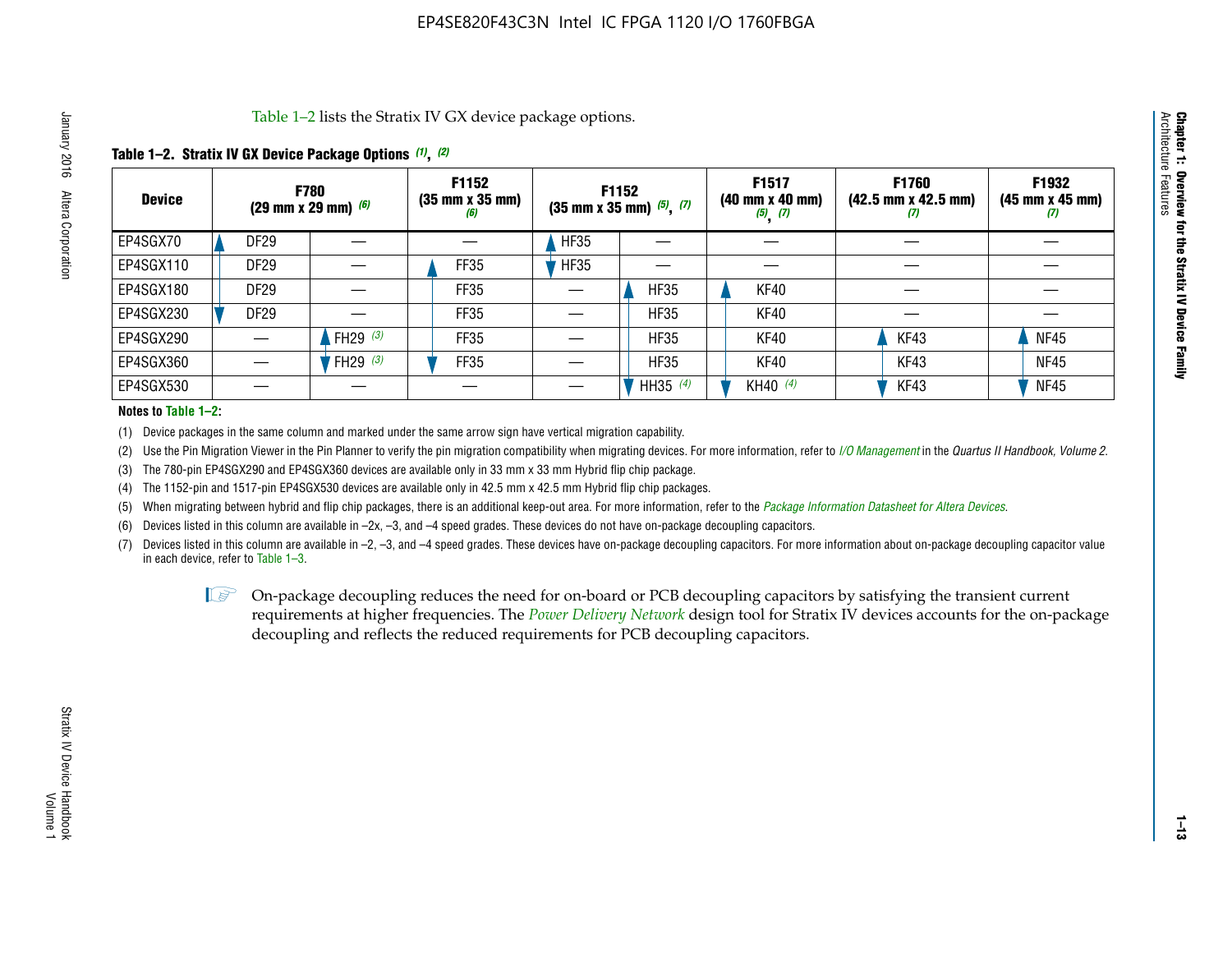|  | Table 1-3. Stratix IV GX Device On-Package Decoupling Information (1) |  |
|--|-----------------------------------------------------------------------|--|
|--|-----------------------------------------------------------------------|--|

| <b>Ordering Information</b> |             | <b>V<sub>cc</sub></b>               | V <sub>ccio</sub>    | V <sub>CCL_GXB</sub>         | $V_{\texttt{CCA}\_\textsf{L/R}}$ | $V_{CCT}$ and $V_{CCR}$ (Shared)              |  |
|-----------------------------|-------------|-------------------------------------|----------------------|------------------------------|----------------------------------|-----------------------------------------------|--|
|                             |             |                                     |                      |                              |                                  |                                               |  |
| EP4SGX70                    | <b>HF35</b> | $2\times1$ uF + $2\times470$ nF     | 10nF per bank $(2)$  | 100nF per transceiver block  | 100nF                            | $1 \times 470$ nF + $1 \times 47$ nF per side |  |
| EP4SGX110                   | <b>HF35</b> | $2\times1$ uF + 2 $\times$ 470nF    | 10nF per bank $(2)$  | 100nF per transceiver block  | 100 <sub>nF</sub>                | $1\times470$ nF + $1\times47$ nF per side     |  |
| EP4SGX180                   | <b>HF35</b> | $2\times1$ uF + $2\times470$ nF     | 10nF per bank $(2)$  | 100nF per transceiver block  | 100 <sub>n</sub> F               | $1 \times 470$ nF + $1 \times 47$ nF per side |  |
|                             | KF40        |                                     |                      |                              |                                  |                                               |  |
|                             | <b>HF35</b> |                                     |                      |                              |                                  | $1 \times 470$ nF + $1 \times 47$ nF          |  |
| EP4SGX230                   | KF40        | $2\times1$ uF + $2\times470$ nF     | 10 nF per bank $(2)$ | 100 nF per transceiver block | 100 nF                           | per side                                      |  |
|                             | <b>HF35</b> |                                     |                      |                              |                                  |                                               |  |
|                             | KF40        |                                     |                      |                              |                                  | $1 \times 470$ nF + $1 \times 47$ nF          |  |
| EP4SGX290                   | KF43        | $4 \times 1$ uF + $4 \times 470$ nF | 10 nF per bank $(2)$ | 100 nF per transceiver block | 100nF                            | per side                                      |  |
|                             | <b>NF45</b> |                                     |                      |                              |                                  |                                               |  |
|                             | <b>HF35</b> |                                     |                      |                              |                                  |                                               |  |
|                             | KF40        |                                     |                      |                              |                                  | $1 \times 470$ nF + $1 \times 47$ nF          |  |
| EP4SGX360                   | KF43        | $4 \times 1$ uF + $4 \times 470$ nF | 10 nF per bank $(2)$ | 100 nF per transceiver block | 100 nF                           | per side                                      |  |
|                             | <b>NF45</b> |                                     |                      |                              |                                  |                                               |  |
|                             | <b>HH35</b> |                                     |                      |                              |                                  |                                               |  |
|                             | <b>KH40</b> |                                     |                      |                              |                                  | $1 \times 470$ nF + $1 \times 47$ nF          |  |
| EP4SGX530                   | KF43        | $4 \times 1$ uF + $4 \times 470$ nF | 10 nF per bank $(2)$ | 100 nF per transceiver block | 100 nF                           | per side                                      |  |
|                             | <b>NF45</b> |                                     |                      |                              |                                  |                                               |  |

**Notes to Table 1–3:**

(1) Table 1-3 refers to production devices on-package decoupling. For more information about decoupling design of engineering sample (ES) devices, contact [Altera Technical Support](http://mysupport.altera.com/eservice/login.asp).

(2) For I/O banks  $3(*)$ ,  $4(*)$ ,  $7(*)$ , and  $8(*)$  only. There is no OPD for I/O bank  $1(*)$ ,  $2(*)$ ,  $5(*)$ , and  $6(*)$ .

**1–14**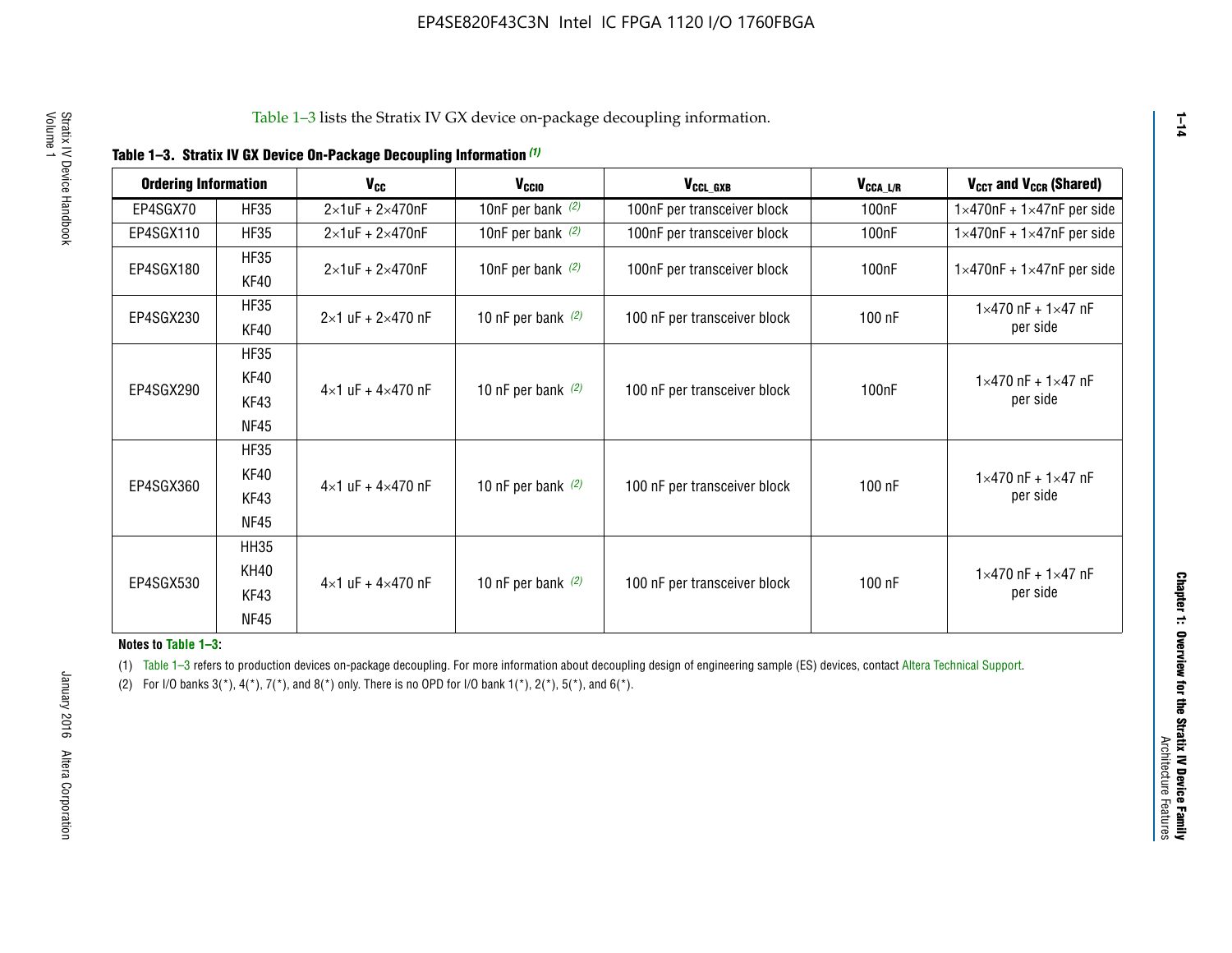#### Table 1–4 lists the Stratix IV E device features.

#### **Table 1–4. Stratix IV E Device Features**

| <b>Feature</b>                                      | <b>EP4SE230</b> |     | <b>EP4SE360</b>                        |              | <b>EP4SE530</b> |              |          | <b>EP4SE820</b> |            |  |
|-----------------------------------------------------|-----------------|-----|----------------------------------------|--------------|-----------------|--------------|----------|-----------------|------------|--|
| Package Pin Count                                   | 780             | 780 | 1152                                   | 1152         | 1517            | 1760         | 1152     | 1517            | 1760       |  |
| ALMs                                                | 91,200          |     | 141,440                                |              | 212,480         |              |          | 325,220         |            |  |
| LEs                                                 | 228,000         |     | 353,600                                |              | 531,200         |              | 813,050  |                 |            |  |
| High-Speed LVDS<br>SERDES (up to<br>1.6 Gbps) $(1)$ | 56              | 56  | 88                                     | 88           | 112             | 112          | 88       | 112             | 132        |  |
| SPI-4.2 Links                                       | 3               | 3   | 4                                      | 4            |                 | 6            | 4        | 6               | 6          |  |
| <b>M9K Blocks</b><br>(256 x 36 bits)                | 1,235           |     | 1,248                                  |              | 1,280           |              |          | 1610            |            |  |
| M144K Blocks<br>(2048 x 72 bits)                    | 22              |     | 48                                     |              | 64              |              |          | 60              |            |  |
| <b>Total Memory</b><br>$(MLAB+M9K+$<br>M144K) Kb    | 17,133          |     | 22,564                                 |              | 27,376          |              |          | 33,294          |            |  |
| <b>Embedded Multipliers</b><br>$(18 \times 18)$ (2) | 1,288           |     | 1,040                                  |              | 1,024           |              | 960      |                 |            |  |
| PLLs                                                | 4               | 4   | 8                                      | 8            | 12              | 12           | 8        | 12              | 12         |  |
| User I/Os $(3)$                                     | 488             | 488 | 744                                    | 744          | 976             | 976          | 744(4)   | 976 (4)         | 1120 $(4)$ |  |
| Speed Grade<br>(fastest to slowest)                 |                 |     | $-2, -3, -4$ $-2, -3, -4$ $-2, -3, -4$ | $-2, -3, -4$ | $-2, -3, -4$    | $-2, -3, -4$ | $-3, -4$ | $-3, -4$        | $-3, -4$   |  |

#### **Notes to Table 1–4:**

(1) The user I/O count from the pin-out files include all general purpose I/Os, dedicated clock pins, and dual purpose configuration pins. Transceiver pins and dedicated configuration pins are not included in the pin count.

(2) Four multiplier adder mode.

(3) Total pairs of high-speed LVDS SERDES take the lowest channel count of  $R_X/T_X$ .

(4) This data is preliminary.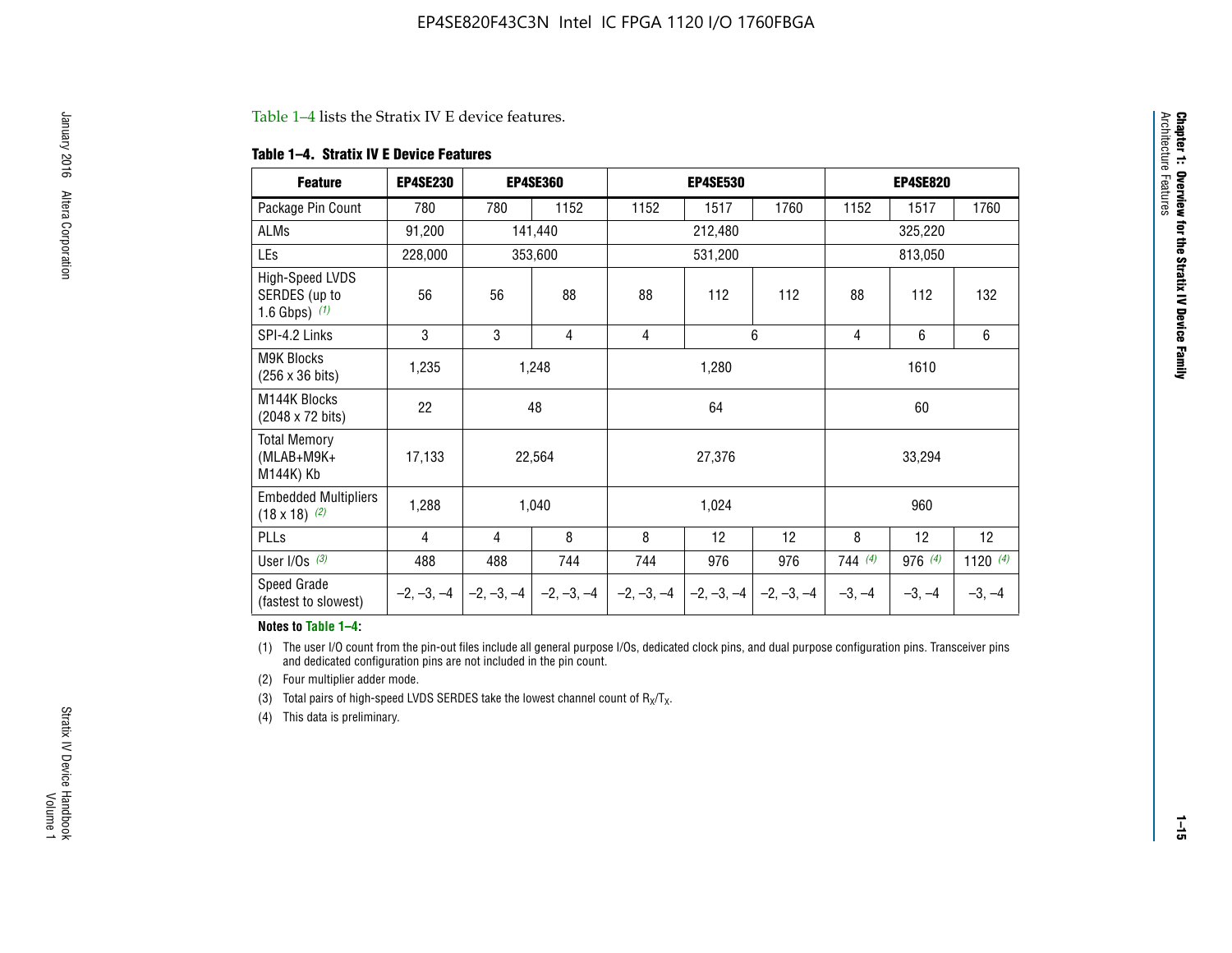Table 1–5 summarizes the Stratix IV E device package options.

| <b>Device</b> | <b>F780</b><br>$(29 \text{ mm} \times 29 \text{ mm})$ $(5)$ , $(6)$ | F1152<br>$(35 \text{ mm} \times 35 \text{ mm})$ $(5)$ , $(7)$ | F <sub>1517</sub><br>$(40 \text{ mm} \times 40 \text{ mm})$ (7) | <b>F1760</b><br>$(42.5$ mm x 42.5 mm) $(7)$ |  |  |
|---------------|---------------------------------------------------------------------|---------------------------------------------------------------|-----------------------------------------------------------------|---------------------------------------------|--|--|
| EP4SE230      | F29                                                                 |                                                               |                                                                 |                                             |  |  |
| EP4SE360      | H29 $(3)$                                                           | F35                                                           |                                                                 |                                             |  |  |
| EP4SE530      |                                                                     | H35 $(4)$                                                     | H40 $(4)$                                                       | F43                                         |  |  |
| EP4SE820      |                                                                     | H35 $(4)$                                                     | H40 $(4)$                                                       | F43                                         |  |  |

**Table 1–5. Stratix IV E Device Package Options** *(1)***,** *(2)*

#### **Notes to Table 1–5:**

(1) Device packages in the same column and marked under the same arrow sign have vertical migration capability.

(2) Use the Pin Migration Viewer in the Pin Planner to verify the pin migration compatibility when migrating devices. For more information, refer to *[I/O Management](http://www.altera.com/literature/hb/qts/qts_qii52013.pdf)* in the *Quartus II Handbook, Volume 2*.

(3) The 780-pin EP4SE360 device is available only in the 33 mm x 33 mm Hybrid flip chip package.

(4) The 1152-pin and 1517-pin for EP4SE530 and EP4SE820 devices are available only in the 42.5 mm x 42.5 mm Hybrid flip chip package.

(5) When migrating between hybrid and flip chip packages, there is an additional keep-out area. For more information, refer to the *[Package](http://www.altera.com/literature/ds/dspkg.pdf)  [Information Datasheet for Altera Devices](http://www.altera.com/literature/ds/dspkg.pdf)*.

(6) Devices listed in this column do not have on-package decoupling capacitors.

(7) Devices listed in this column have on-package decoupling capacitors. For more information about on-package decoupling capacitor value for each device, refer to Table 1–6.

Table 1–6 lists the Stratix IV E on-package decoupling information.

| Table 1–6. Stratix IV E Device On-Package Decoupling Information (1) |  |  |  |  |  |
|----------------------------------------------------------------------|--|--|--|--|--|
|----------------------------------------------------------------------|--|--|--|--|--|

|          | <b>Ordering Information</b> | V <sub>cc</sub>                     | <b>V<sub>CCIO</sub></b> |  |  |
|----------|-----------------------------|-------------------------------------|-------------------------|--|--|
| EP4SE360 | F <sub>35</sub>             | $4 \times 1$ uF + $4 \times 470$ nF | 10 nF per bank          |  |  |
|          | H35                         |                                     |                         |  |  |
| EP4SE530 | H40                         | $4\times1$ uF + $4\times470$ nF     | 10 nF per bank          |  |  |
|          | F43                         |                                     |                         |  |  |
|          | H35                         |                                     |                         |  |  |
| EP4SE820 | H40                         | $4\times1$ uF + $4\times470$ nF     | 10 nF per bank          |  |  |
|          | F43                         |                                     |                         |  |  |

**Note to Table 1–6:**

(1) Table 1–6 refers to production devices on-package decoupling. For more information about decoupling design of engineering sample (ES) devices, contact [Altera Technical Support](http://mysupport.altera.com/eservice/login.asp).

Table 1–7 lists the Stratix IV GT device features.

| <b>Feature</b>                       | <b>EP4S40G2</b> | <b>EP4S40G5</b> | <b>EP4S100G2</b> | <b>EP4S100G3</b> | <b>EP4S100G4</b> | <b>EP4S100G5</b> |      |
|--------------------------------------|-----------------|-----------------|------------------|------------------|------------------|------------------|------|
| Package Pin Count                    | 1517            | 1517            | 1517             | 1932             | 1932             | 1517             | 1932 |
| <b>ALMs</b>                          | 91,200          | 212,480         | 91,200           | 116,480          | 141,440          | 212.480          |      |
| LEs                                  | 228,000         | 531,200         | 228,000          | 291,200          | 353,600          | 531,200          |      |
| <b>Total Transceiver</b><br>Channels | 36              | 36              | 36               | 48               | 48               | 36               | 48   |

**Table 1–7. Stratix IV GT Device Features (Part 1 of 2)**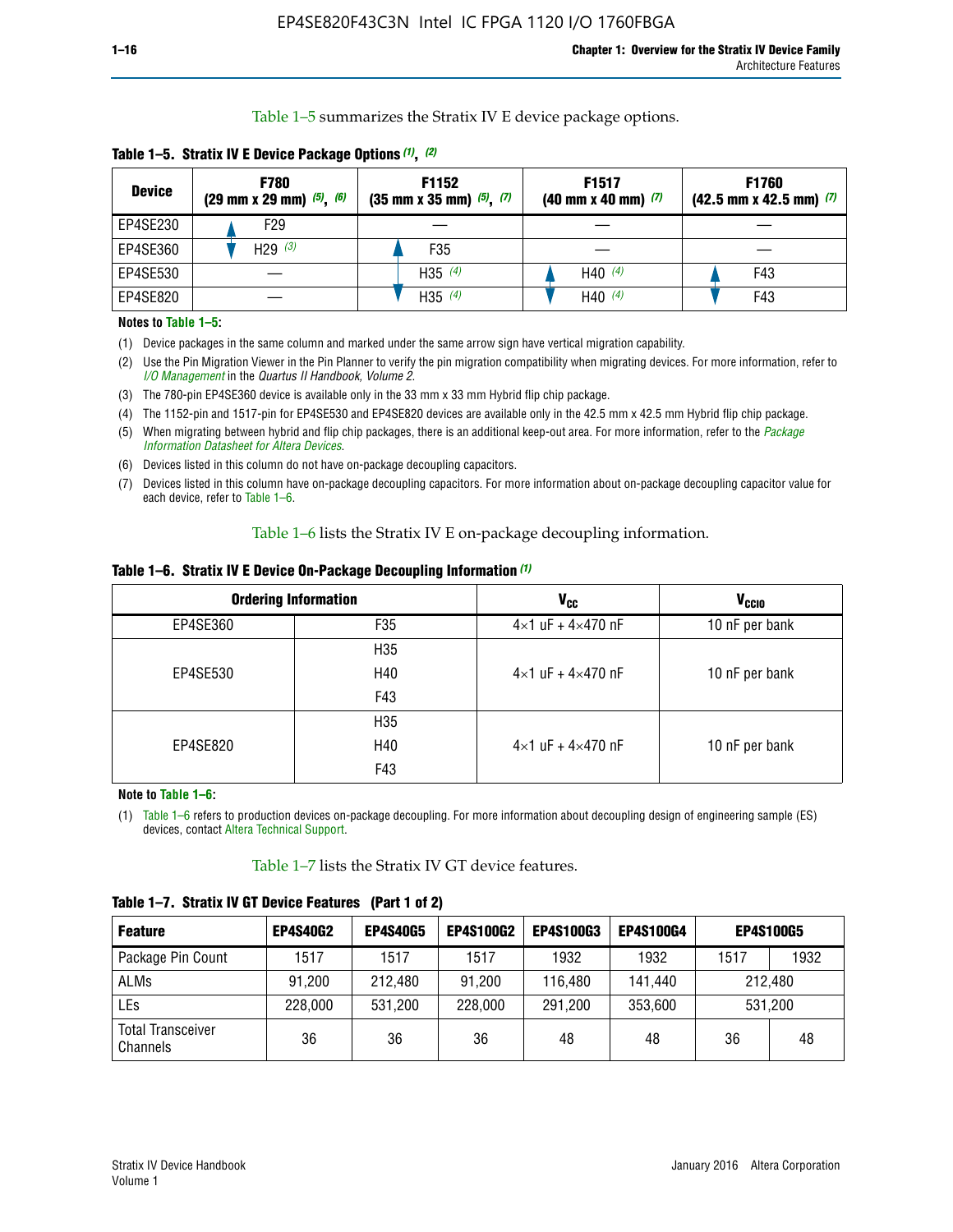#### **Table 1–7. Stratix IV GT Device Features (Part 2 of 2)**

| <b>Feature</b>                                                              | <b>EP4S40G2</b> | <b>EP4S40G5</b> | <b>EP4S100G2</b> | <b>EP4S100G3</b> | <b>EP4S100G4</b> |                | <b>EP4S100G5</b> |
|-----------------------------------------------------------------------------|-----------------|-----------------|------------------|------------------|------------------|----------------|------------------|
| 10G Transceiver<br>Channels<br>(600 Mbps - 11.3 Gbps<br>with PMA + PCS)     | 12              | 12              | 24               | 24               | 24               | 24             | 32               |
| 8G Transceiver<br>Channels<br>(600 Mbps - 8.5 Gbps<br>with PMA + PCS) $(1)$ | 12              | 12              | $\pmb{0}$        | 8                | 8                | 0              | 0                |
| PMA-only CMU<br>Channels<br>(600 Mbps- 6.5 Gbps)                            | 12              | 12              | 12               | 16               | 16               | 12             | 16               |
| PCIe hard IP Blocks                                                         | $\overline{2}$  | $\overline{2}$  | $\overline{2}$   | $\overline{4}$   | $\overline{4}$   | $\overline{2}$ | $\overline{4}$   |
| High-Speed LVDS<br><b>SERDES</b><br>(up to 1.6 Gbps) $(2)$                  | 46              | 46              | 46               | 47               | 47               | 46             | 47               |
| SP1-4.2 Links                                                               | $\overline{2}$  | $\overline{2}$  | $\overline{2}$   | $\overline{2}$   | $\overline{2}$   | $\overline{2}$ | $\overline{2}$   |
| <b>M9K Blocks</b><br>(256 x 36 bits)                                        | 1,235           | 1,280           | 1,235            | 936              | 1,248            |                | 1,280            |
| M144K Blocks<br>(2048 x 72 bits)                                            | 22              | 64              | 22               | 36               | 48               |                | 64               |
| Total Memory (MLAB +<br>M9K + M144K) Kb                                     | 17,133          | 27,376          | 17,133           | 17,248           | 22,564           |                | 27,376           |
| <b>Embedded Multipliers</b><br>$18 \times 18^{(3)}$                         | 1,288           | 1,024           | 1,288            | 832              | 1,024            |                | 1,024            |
| PLLs                                                                        | 8               | 8               | 8                | 12               | 12               | 8              | 12               |
| User I/Os $(4)$ , $(5)$                                                     | 654             | 654             | 654              | 781              | 781              | 654            | 781              |
| Speed Grade<br>(fastest to slowest)                                         | $-1, -2, -3$    | $-1, -2, -3$    | $-1, -2, -3$     | $-1, -2, -3$     | $-1, -2, -3$     | $-1, -2, -3$   | $-1, -2, -3$     |

**Notes to Table 1–7:**

(1) You can configure all 10G transceiver channels as 8G transceiver channels. For example, the EP4S40G2F40 device has twenty-four 8G transceiver channels and the EP4S100G5F45 device has thirty-two 8G transceiver channels.

(2) Total pairs of high-speed LVDS SERDES take the lowest channel count of  $R_X/T_X$ .

(3) Four multiplier adder mode.

(4) The user I/O count from the pin-out files include all general purpose I/Os, dedicated clock pins, and dual purpose configuration pins. Transceiver pins and dedicated configuration pins are not included in the pin count.

(5) This data is preliminary.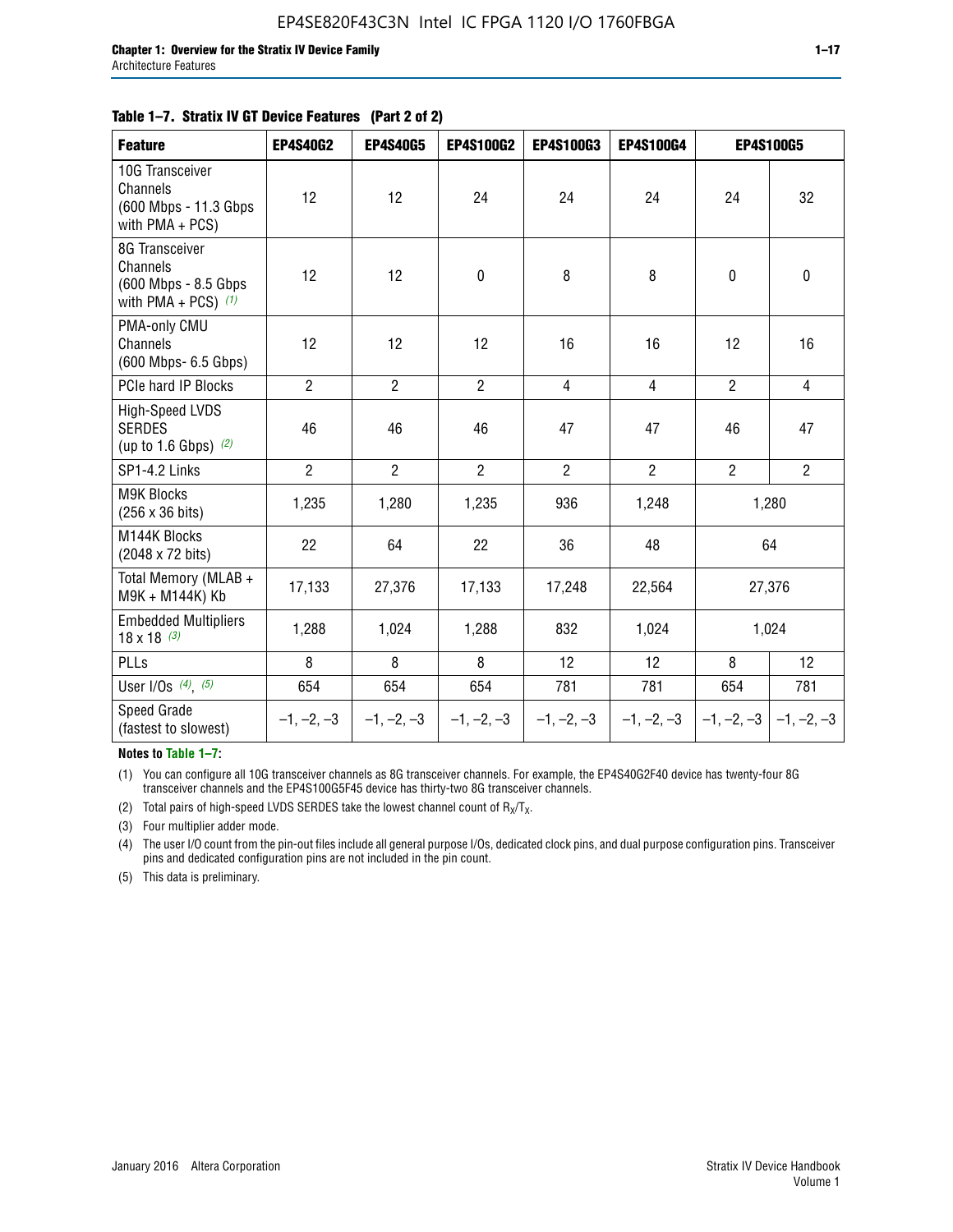Table 1–8 lists the resource counts for the Stratix IV GT devices.

| <b>Device</b>                      | <b>1517 Pin</b><br><b>1932 Pin</b><br>$(40 \text{ mm} \times 40 \text{ mm})$ $(3)$<br>(45 mm x 45 mm) |     |  |
|------------------------------------|-------------------------------------------------------------------------------------------------------|-----|--|
| <b>Stratix IV GT 40 G Devices</b>  |                                                                                                       |     |  |
| EP4S40G2                           | F40                                                                                                   |     |  |
| EP4S40G5                           | H40 $(4)$ , $(5)$                                                                                     |     |  |
| <b>Stratix IV GT 100 G Devices</b> |                                                                                                       |     |  |
| EP4S100G2                          | F40                                                                                                   |     |  |
| EP4S100G3                          |                                                                                                       | F45 |  |
| EP4S100G4                          |                                                                                                       | F45 |  |
| EP4S100G5                          | (5)<br>$(4)$ ,<br>H40                                                                                 | F45 |  |

#### **Notes to Table 1–8:**

(1) This table represents pin compatability; however, it does not include hard IP block placement compatability.

- (2) Devices under the same arrow sign have vertical migration capability.
- (3) When migrating between hybrid and flip chip packages, there is an additional keep-out area. For more information, refer to the *[Altera Device Package Information Data Sheet](http://www.altera.com/literature/ds/dspkg.pdf)*.
- (4) EP4S40G5 and EP4S100G5 devices with 1517 pin-count are only available in 42.5-mm x 42.5-mm Hybrid flip chip packages.
- (5) If you are using the hard IP block, migration is not possible.

Table 1–9 lists the Stratix IV GT on-package decoupling information.

**Table 1–9. Stratix IV GT Device On-Package Decoupling Information** *(1)*

| <b>Ordering</b><br><b>Information</b> | Vcc                                 | <b>V<sub>CCIO</sub></b> | V <sub>CCL GXB</sub>            | V <sub>CCA L/R</sub> | V <sub>CCT L/R</sub> | $V_{CCR\_L/R}$ |
|---------------------------------------|-------------------------------------|-------------------------|---------------------------------|----------------------|----------------------|----------------|
| EP4S40G2F40                           | $2 \times 1$ uF + $2 \times 470$ nF | 10 nF per bank $(2)$    | 100 nF per<br>transceiver block | $100$ nF             | $100$ nF             | $100$ nF       |
| EP4S100G2F40                          |                                     |                         |                                 |                      |                      |                |
| EP4S100G3F45                          |                                     | 10 nF per bank $(2)$    | 100 nF per<br>transceiver block | $100$ nF             | $100$ nF             | $100$ nF       |
| EP4S100G4F45                          |                                     |                         |                                 |                      |                      |                |
| EP4S40G5H40                           | $4\times1$ uF + $4\times470$ nF     |                         |                                 |                      |                      |                |
| EP4S100G5H40                          |                                     |                         |                                 |                      |                      |                |
| EP4S100G5F45                          |                                     |                         |                                 |                      |                      |                |

**Notes to Table 1–9:**

(1) Table 1–9 refers to production devices on-package decoupling. For more information about decoupling design of engineering sample (ES) devices, contact [Altera Technical Support](http://mysupport.altera.com/eservice/login.asp).

(2) For I/O banks  $3(*)$ ,  $4(*)$ ,  $7(*)$ , and  $8(*)$  only. There is no OPD for I/O bank  $1(*)$ ,  $2(*)$ ,  $5(*)$ , and  $6(*)$ .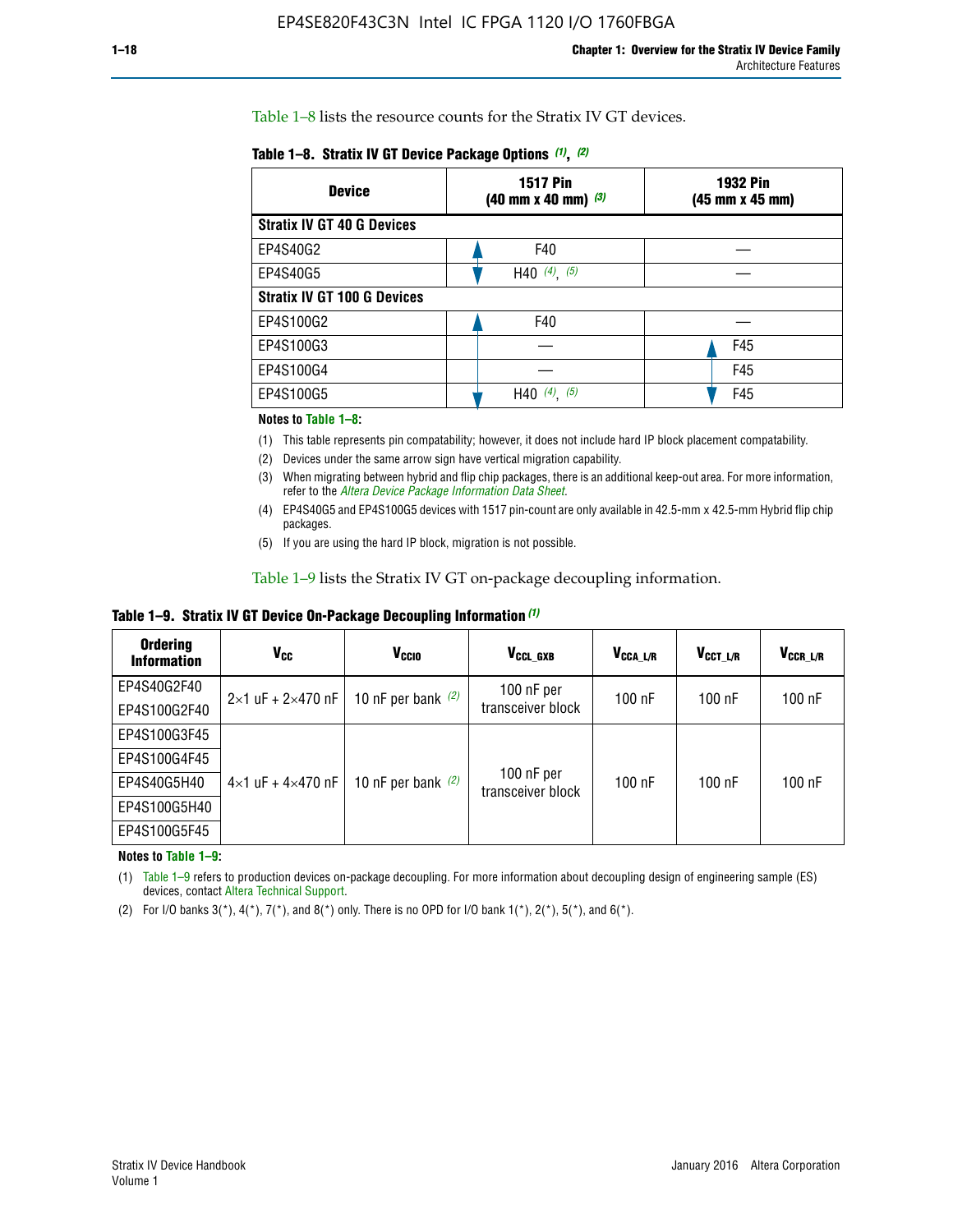# **Integrated Software Platform**

The Quartus II software provides an integrated environment for HDL and schematic design entry, compilation and logic synthesis, full simulation and advanced timing analysis, SignalTap II Logic Analyzer, and device configuration of Stratix IV designs. The Quartus II software provides the MegaWizard<sup> $M$ </sup> Plug-In Manager user interface to generate different functional blocks, such as memory, PLL, and digital signal processing logic. For transceivers, the Quartus II software provides the ALTGX MegaWizard Plug-In Manager interface that guides you through configuration of the transceiver based on your application requirements.

The Stratix IV GX and GT transceivers allow you to implement low-power and reliable high-speed serial interface applications with its fully reconfigurable hardware, optimal signal integrity, and integrated Quartus II software platform.

For more information about the QuarJanuary2016tus II software features, refer to the *[Quartus II Handbook](http://www.altera.com/literature/lit-qts.jsp)*.

# **Ordering Information**

This section describes the Stratix IV E, GT, and GX devices ordering information. Figure 1–4 shows the ordering codes for Stratix IV GX and E devices.



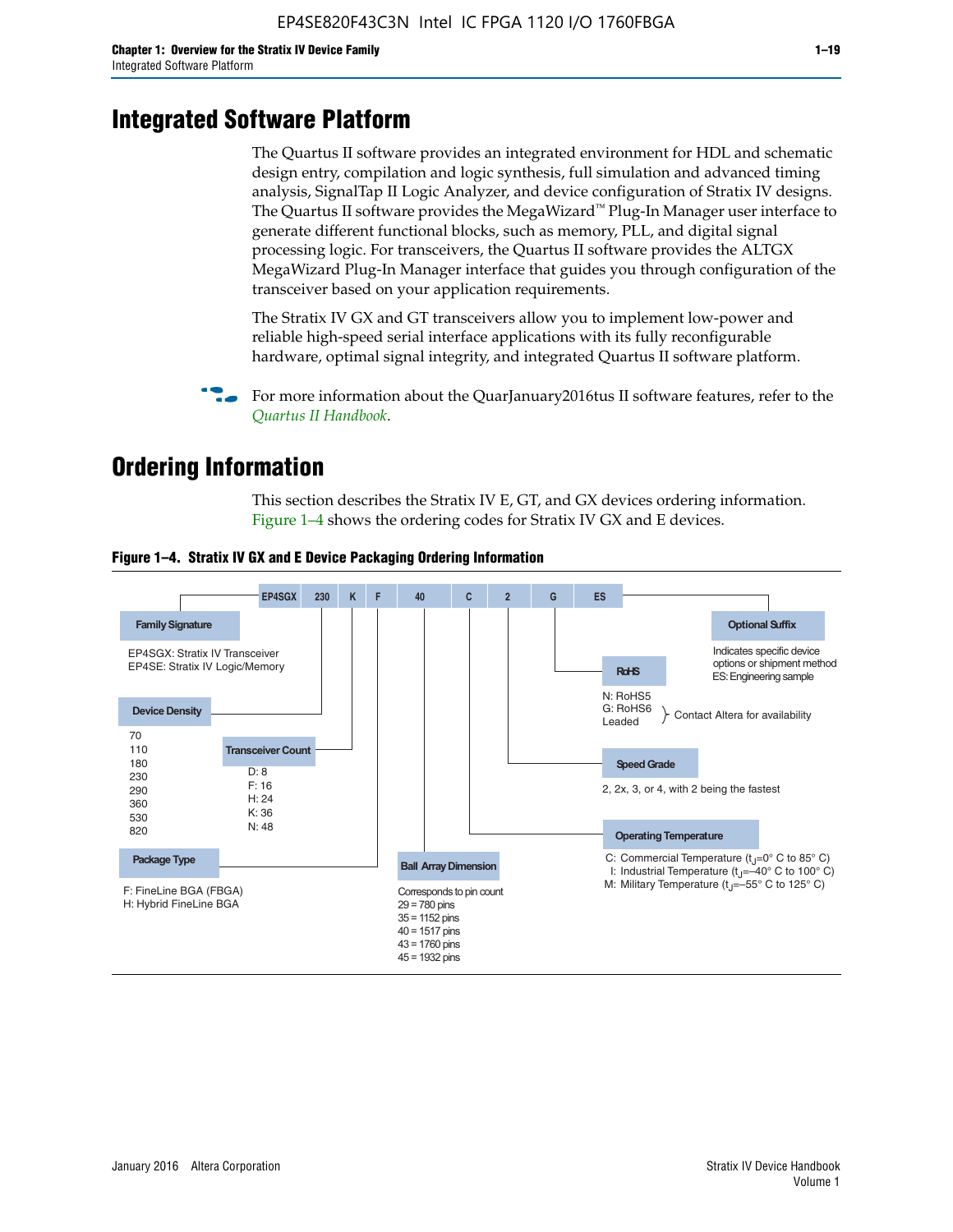Figure 1–5 shows the ordering codes for Stratix IV GT devices.





# **Document Revision History**

Table 1–10 lists the revision history for this chapter.

| Table 1–10. Document Revision History (Part 1 of 2) |  |  |  |  |  |
|-----------------------------------------------------|--|--|--|--|--|
|-----------------------------------------------------|--|--|--|--|--|

| <b>Date</b>       | Version | <b>Changes</b>                                         |
|-------------------|---------|--------------------------------------------------------|
| January 2016      | 3.5     | <b>Updated Figure 1–4 with new RoHS information</b>    |
| September 2012    | 3.4     | ■ Updated Table 1–1 to close FB $#30986$ .             |
|                   |         | Updated Table 1–2 and Table 1–5 to close FB $#31127$ . |
| June 2011         | 3.3     | Added military temperature to Figure 1–4.              |
| February 2011     | 3.2     | ■ Updated Table 1–7 and Table 1–8.                     |
|                   |         | $\blacksquare$ Applied new template.                   |
|                   |         | Minor text edits.                                      |
| <b>March 2010</b> |         | <b>Updated Table 1–1, Table 1–2, and Table 1–7.</b>    |
|                   | 3.1     | ■ Updated Figure $1-3$ .                               |
|                   |         | ■ Updated the "Stratix IV GT Devices" section.         |
|                   |         | Added two new references to the Introduction section.  |
|                   |         | Minor text edits.                                      |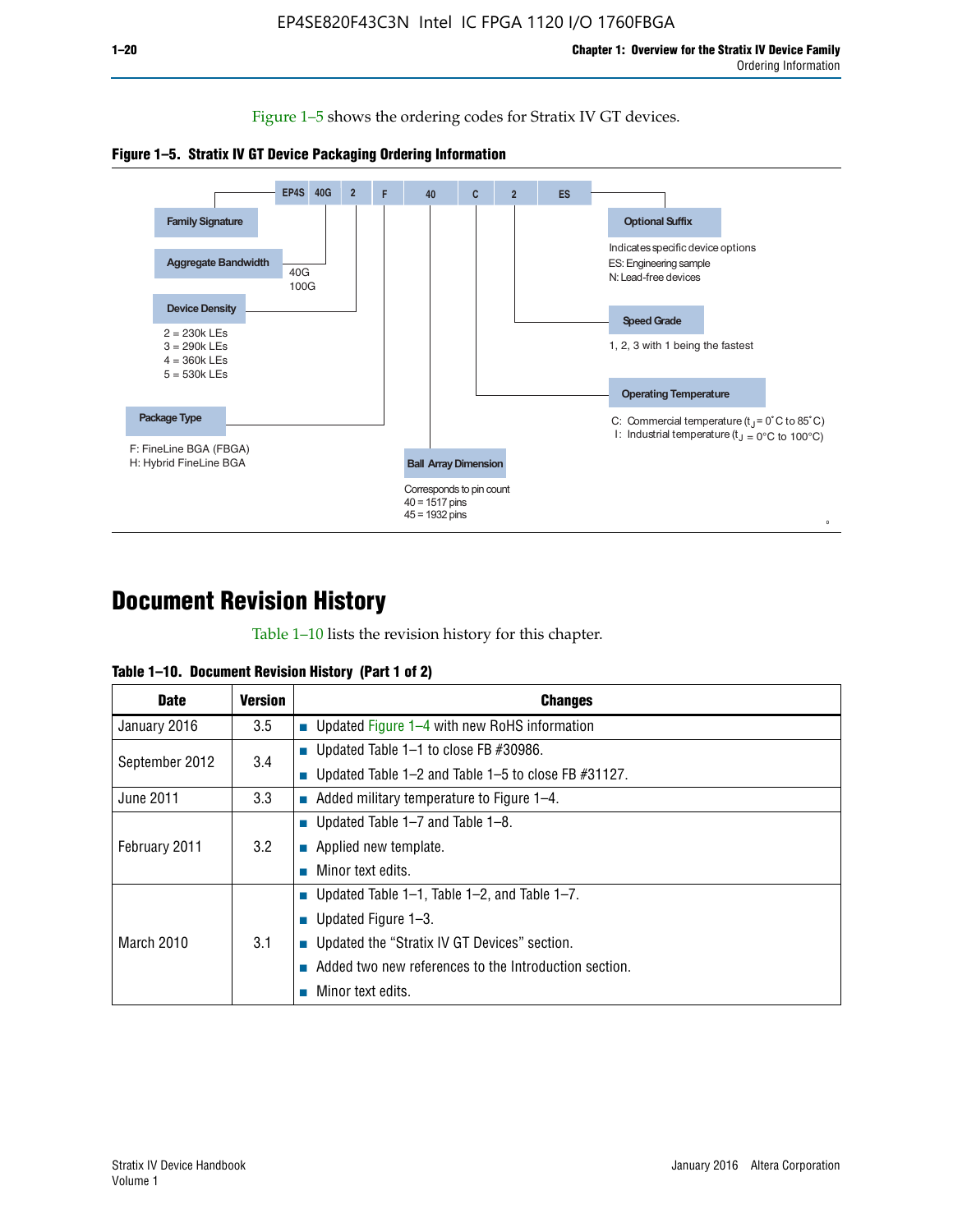#### **Table 1–10. Document Revision History (Part 2 of 2)**

| <b>Date</b>      | <b>Version</b> | <b>Changes</b>                                                                                                                                                                                                                                                                    |  |  |
|------------------|----------------|-----------------------------------------------------------------------------------------------------------------------------------------------------------------------------------------------------------------------------------------------------------------------------------|--|--|
|                  |                | ■ Updated the "Stratix IV Device Family Overview", "Feature Summary", "Stratix IV GT<br>Devices", "High-Speed Transceiver Features", "FPGA Fabric and I/O Features", "Highest<br>Aggregate Data Bandwidth", "System Integration", and "Integrated Software Platform"<br>sections. |  |  |
| November 2009    | 3.0            | $\blacksquare$ Added Table 1-3, Table 1-6, and Table 1-9.                                                                                                                                                                                                                         |  |  |
|                  |                | $\blacksquare$ Updated Table 1-1, Table 1-2, Table 1-4, Table 1-5, Table 1-7, and Table 1-8.                                                                                                                                                                                      |  |  |
|                  |                | ■ Updated Figure 1–3, Figure 1–4, and Figure 1–5.                                                                                                                                                                                                                                 |  |  |
|                  |                | $\blacksquare$ Minor text edits.                                                                                                                                                                                                                                                  |  |  |
|                  |                | $\blacksquare$ Updated Table 1-1.                                                                                                                                                                                                                                                 |  |  |
| <b>June 2009</b> | 2.4            | $\blacksquare$ Minor text edits.                                                                                                                                                                                                                                                  |  |  |
|                  |                | $\blacksquare$ Added Table 1-5, Table 1-6, and Figure 1-3.                                                                                                                                                                                                                        |  |  |
|                  |                | $\blacksquare$ Updated Figure 1-5.                                                                                                                                                                                                                                                |  |  |
| April 2009       | 2.3            | ■ Updated Table 1–1, Table 1–2, Table 1–3, and Table 1–4.                                                                                                                                                                                                                         |  |  |
|                  |                | ■ Updated "Introduction", "Feature Summary", "Stratix IV GX Devices", "Stratix IV GT<br>Devices", "Architecture Features", and "FPGA Fabric and I/O Features"                                                                                                                     |  |  |
|                  | 2.2            | ■ Updated "Feature Summary", "Stratix IV GX Devices", "Stratix IV E Device", "Stratix IV<br>GT Devices", "Signal Integrity"                                                                                                                                                       |  |  |
| March 2009       |                | Removed Tables 1-5 and 1-6                                                                                                                                                                                                                                                        |  |  |
|                  |                | $\blacksquare$ Updated Figure 1-4                                                                                                                                                                                                                                                 |  |  |
|                  |                | ■ Updated "Introduction", "Feature Summary", "Stratix IV Device Diagnostic Features",<br>"Signal Integrity", "Clock Networks", "High-Speed Differential I/O with DPA and Soft-<br>CDR", "System Integration", and "Ordering Information" sections.                                |  |  |
|                  |                | ■ Added "Stratix IV GT 100G Devices" and "Stratix IV GT 100G Transceiver Bandwidth"<br>sections.                                                                                                                                                                                  |  |  |
| March 2009       | 2.1            | ■ Updated Table 1–1, Table 1–2, Table 1–3, and Table 1–4.                                                                                                                                                                                                                         |  |  |
|                  |                | $\blacksquare$ Added Table 1–5 and Table 1–6.                                                                                                                                                                                                                                     |  |  |
|                  |                | ■ Updated Figure $1-3$ and Figure $1-4$ .                                                                                                                                                                                                                                         |  |  |
|                  |                | $\blacksquare$ Added Figure 1-5.                                                                                                                                                                                                                                                  |  |  |
|                  |                | Removed "Referenced Documents" section.                                                                                                                                                                                                                                           |  |  |
|                  | 2.0            | Updated "Feature Summary" on page 1-1.                                                                                                                                                                                                                                            |  |  |
| November 2008    |                | ■ Updated "Stratix IV Device Diagnostic Features" on page $1-7$ .                                                                                                                                                                                                                 |  |  |
|                  |                | Updated "FPGA Fabric and I/O Features" on page 1-8.                                                                                                                                                                                                                               |  |  |
|                  |                | Updated Table 1-1.                                                                                                                                                                                                                                                                |  |  |
|                  |                | Updated Table 1-2.                                                                                                                                                                                                                                                                |  |  |
|                  |                | Updated "Table 1-5 shows the total number of transceivers available in the Stratix IV GT<br>Device." on page 1-15.                                                                                                                                                                |  |  |
| <b>July 2008</b> | 1.1            | Revised "Introduction".                                                                                                                                                                                                                                                           |  |  |
| May 2008         | 1.0            | Initial release.                                                                                                                                                                                                                                                                  |  |  |